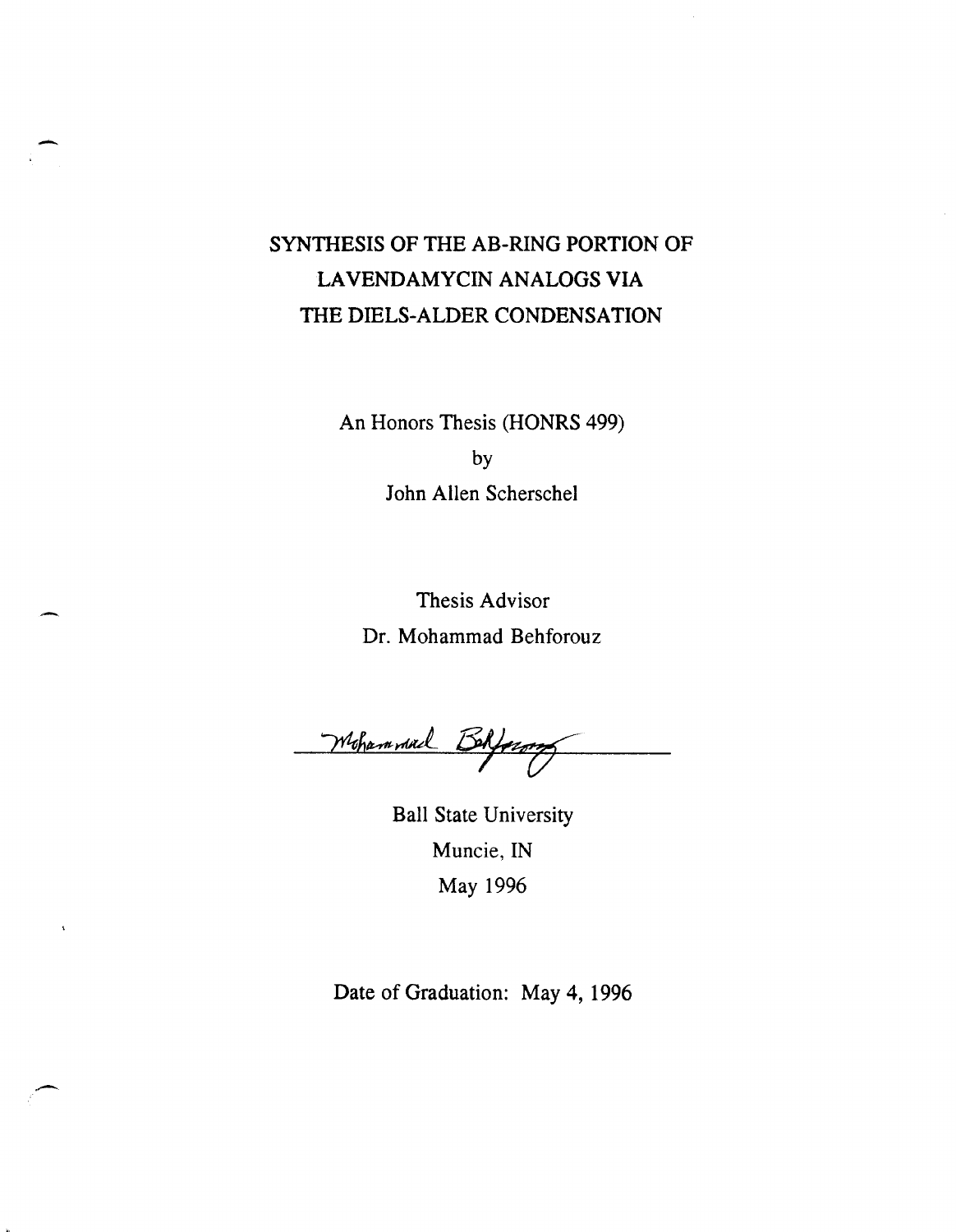## Purpose of Thesis

-

-

. -

Lavendamycin analogs have demonstrated potential as cancer-fighting agents but because of their high degree of toxicity and low solubility in pharmacological solvents, new analogs are required which will exhibit selective toxicity for tumor cells and also be soluble in solvents for administration as cancer-fighting drugs. The goal of this research is to produce an analog of Lavendamycin (1) with a high selective toxicity for  $\text{ras}^k$  oncogene transformed cells and low toxicity for normal healthy cells. This can be accomplished through structure-activity relationship studies on a series of lavendamycins. To provide the series of analogs to be used in the studies, means by which various analogs may be produced must be devised.

The goal of this project is to synthesize the AB-ring portion of a 7-Nbutyryllavendamycin via a Diels-Alder condensation. The synthesis of 7-butyramido-2methyl-quinoline-5,8-dione (12) from the precursors 2-butyramido-6-bromobenzoquinone (6) and N- $(O-t$ -butyldimethylsiloxy)-1-aza-2-methyl-1,3-butadiene (5) is the goal of this project. The Diels-Alder condensation is a general method for the production of a variety of quinolines and will lead to quinolines which are substituted at the C-7 as well as the C-6 positions. The latter compounds are unavailable through our other synthetic schemes.

 $\sim$  2

c:' 'L

 $25 < 0$  $\mathcal{L}'$ J~:. '.I'

la d

 $500$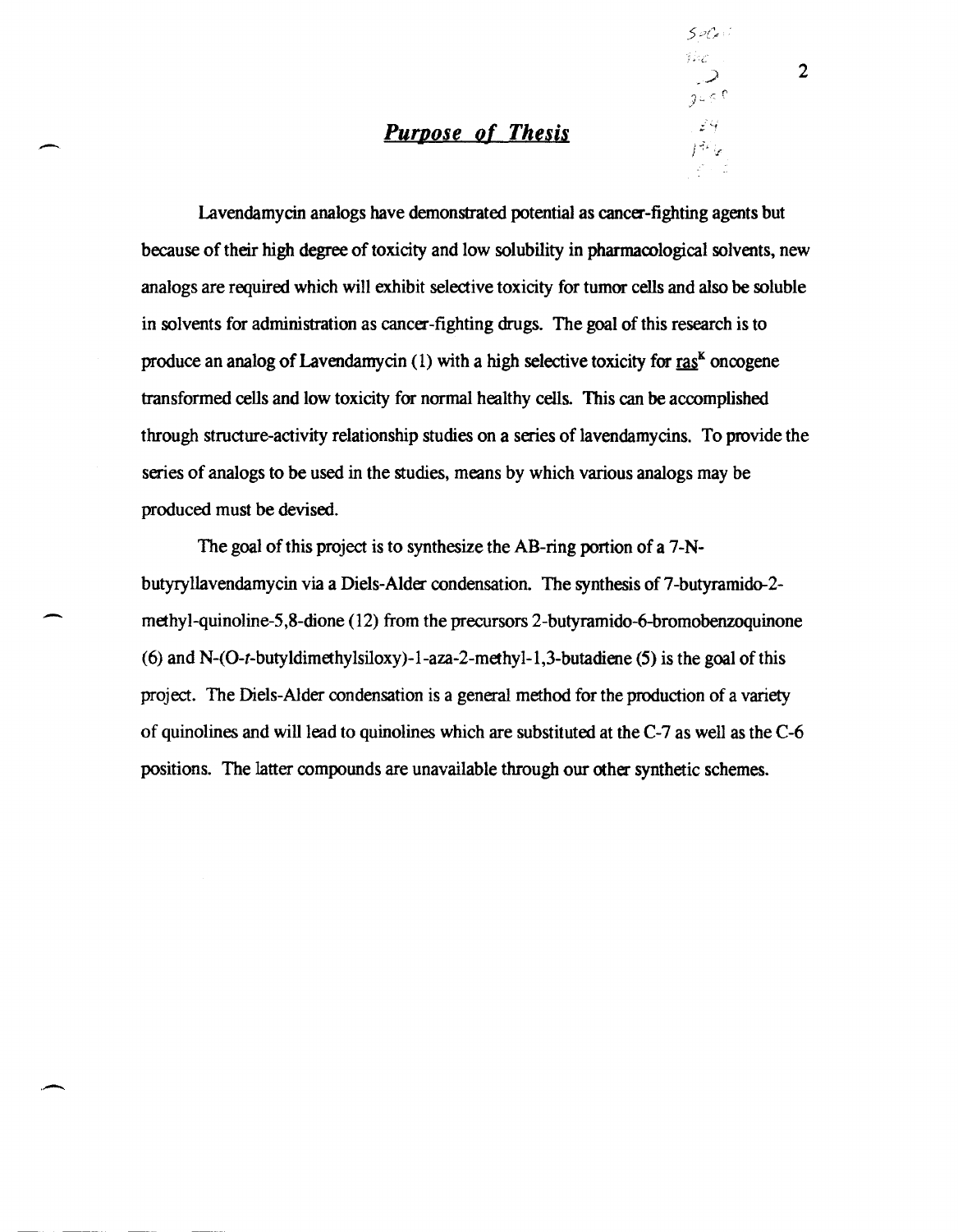## *Table of Contents*

-

-

-

| SYNTHESIS OF THE AB-RING SYSTEM OF   |
|--------------------------------------|
| <b>VARIOUS LAVENDAMYCIN ANALOGS</b>  |
|                                      |
|                                      |
| Synthesis of 7-Butyramido-           |
|                                      |
|                                      |
|                                      |
| Preparation of 2-Butyramido-         |
|                                      |
| Attempted Synthesis of 2-Butyramido- |
|                                      |
|                                      |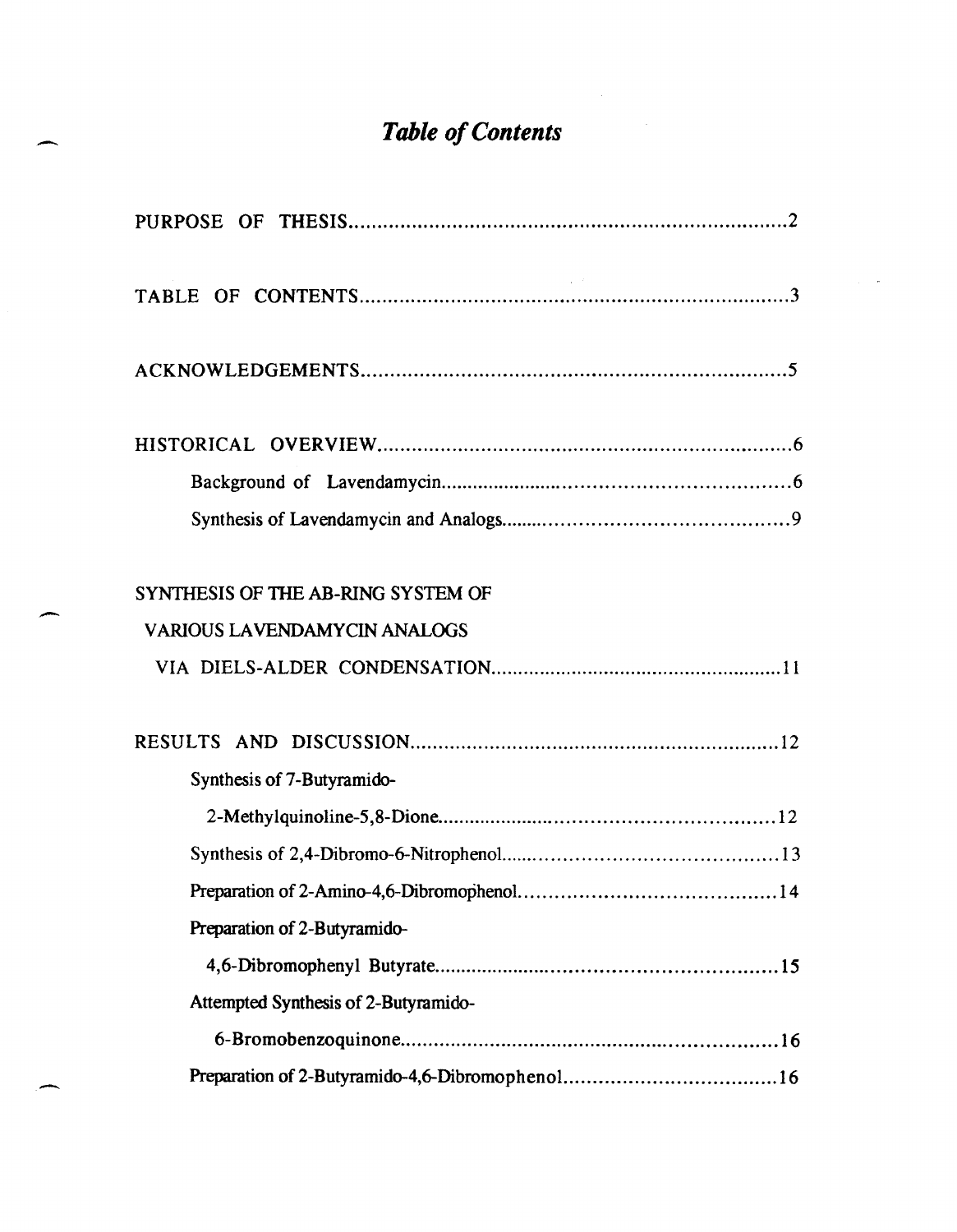### *Acknowledrments*

I want to express my deepest gratitude to Dr. Mohammad Behforouz for his help and his great generosity with his time and knowledge dming this research project. Dr. Behforouz was available and willing to help by providing insight and useful suggestions in all stages of this project. I would also like to thank Eli Lilly and Company for their financial support of this project in the form of an undergraduate fellowship.

Mass spectral data were obtained by Mr. Robert Guillaud and for his assistance I am very grateful. Without his assistance, such data would have been inaccessible to me without a great deal of trouble.

Mrs. Wen Cai was immensely helpful at every point during this project. She provided a concise synthesis of one of the required compounds (5), provided the NMR spectrum for a compound I had difficulty purifying (6), and was available whenever her experience and expertise were required to propel this project forward. For her guidance and encouragement, I am grateful.

-

 $\overline{\phantom{0}}$ 

In addition to those individuals who helped with the mechanics of the research and writing of this thesis, I would also like to indicate my gratitude to those persons who made all of this possible. I want to thank my parents, Steven and Donna Scherschel, without whom I wouldn't be, for their financial and moral support throughout the many years of this and other projects. I would also like to recognize Dr. Linda Hanson for her hospitality and generosity with parking space. Without her, I may very well have starved to death before finishing this thesis.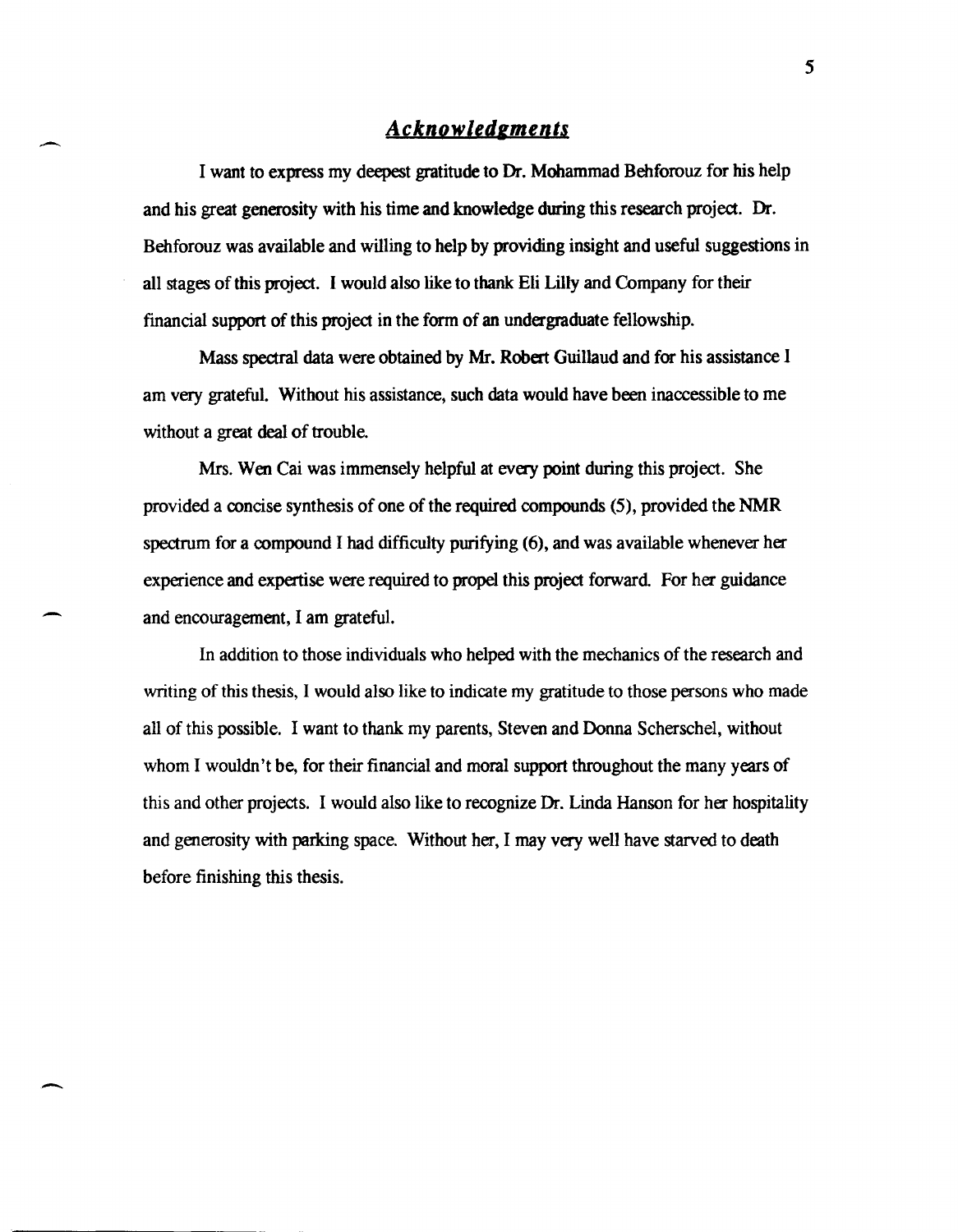## *I, Historical Overview*

## A, *Background of Lavendanucin*

Lavendamycin (1) was first isolated from the fermentation broth of Streptomyces lavendulae strain cc22030 in 1981 by Doyle, Nettleton, Balitz, and Grulich, researchers at Bristol Laboratories.<sup>1</sup> This compound was shown to exhibit antitumor activity but because of its extreme toxicity, lavendamycin cannot be used clinically as an antitumor agent.<sup>2,3</sup> Lavendamycin is a dark red, crystalline solid with a melting point above 300°C and is insoluble in most organic solvents<sup>1</sup> and is structurally very similar to another potent cytotoxic compound, streptonigrin (2).

Mechanisms have been proposed by several groups to explain the cytotoxicity of streptonigrin and other quinones.<sup>4-10</sup> These mechanisms fall within two distinct classes of effects including those which interfere with the respiratory mechanism, and those which



#### **LAVENDAMYCIN**

 $\overline{\phantom{0}}$ 

-

--

STREPTONIGRIN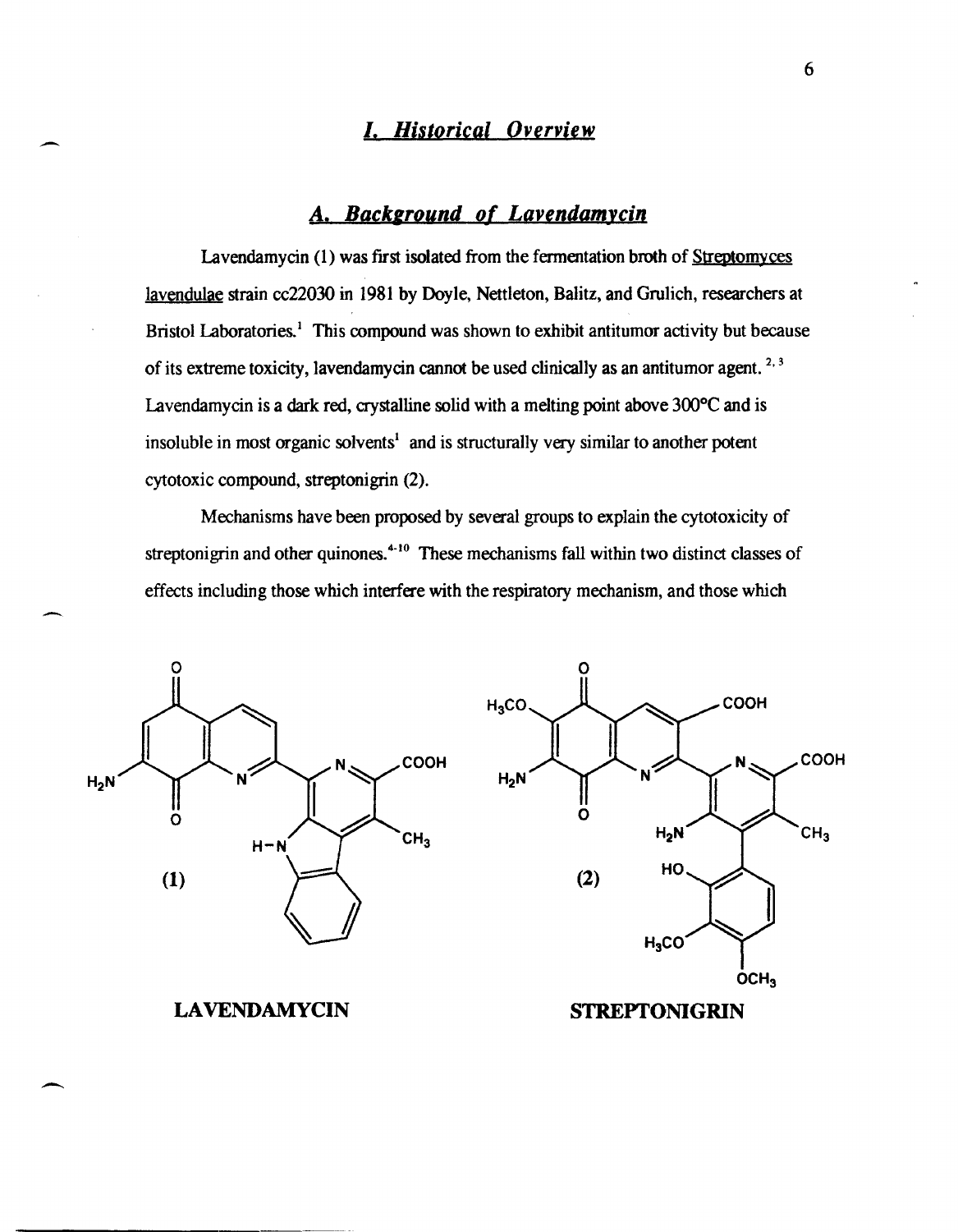affect the replication mechanisms of the cells.<sup>7</sup> The mechanisms which interfere with cellular respiration affect the electron transport system in the inner mitochondrial membrane.<sup>4-6,9</sup> Quinones have been shown to damage exposed DNA by cleaving the double helix at various places within the base sequence.<sup>7,8,10</sup> At this time no single mechanism seems to explain fully the cytotoxicity of these compounds.

The primary goal of this research is the development of an analog of lavendamycin which possesses a high selective toxicity for tumor cells and which will not injure normal, healthy cells. To accomplish this goal, a series of structure-activity relationship (SAR) studies are in progress to determine the affects of alterations in the lavendamycin parent structure on its cytotoxic and antitumor activities. Streptonigrin has proven to exhibit strong antibiotic as well as antitumor activity. Lavendamycin, although less effective as an antibiotic, has demonstrated promising antitumor capabilities against  $\text{ras}^{\kappa}$  oncogenic tumors.<sup>11</sup>

-

7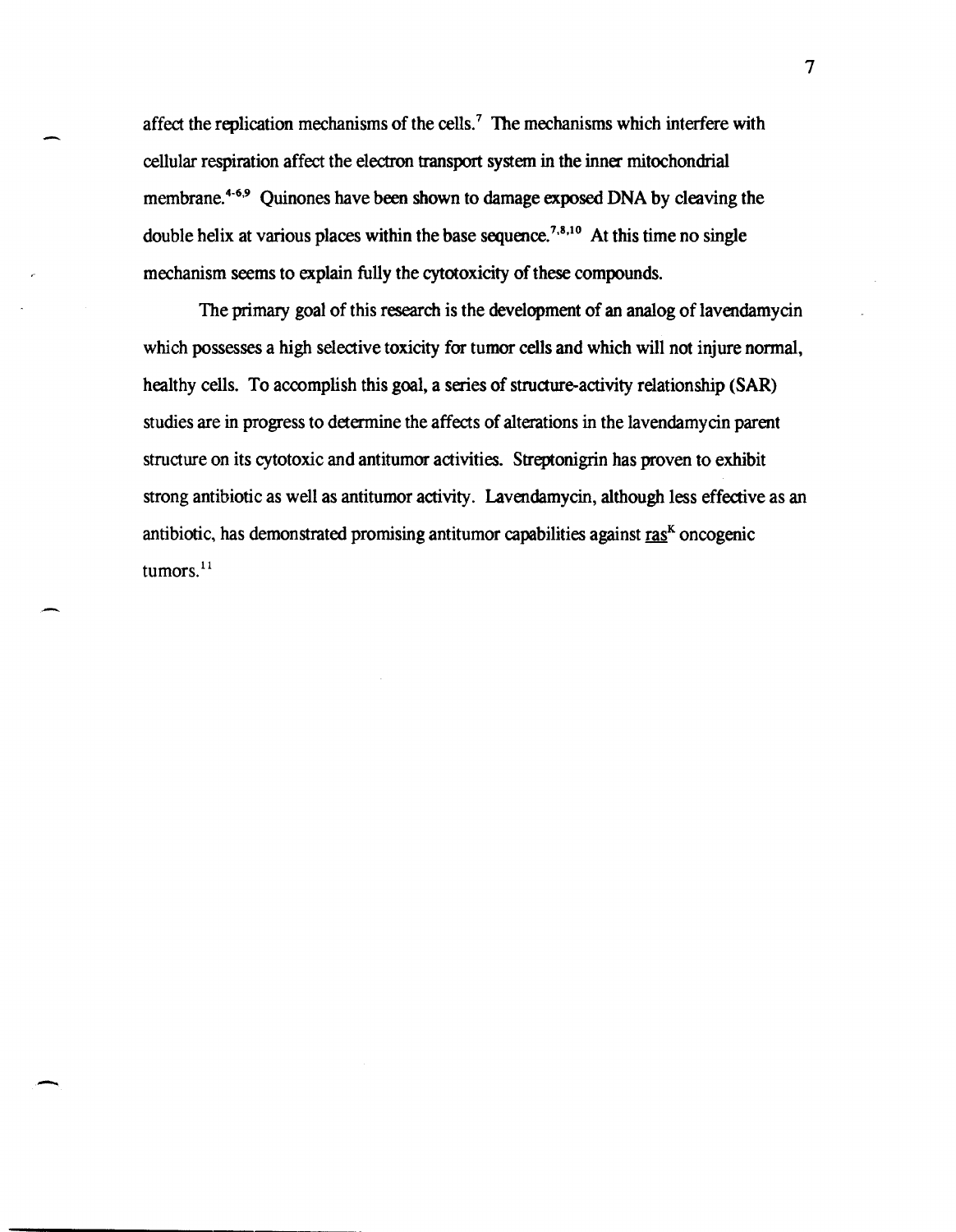# Skeletal Structure



| $Combound$ $R_1$ |                   | $\mathbf{K}_{2}$ |                 | <u>K4</u>       |
|------------------|-------------------|------------------|-----------------|-----------------|
|                  | NH <sub>2</sub>   | Η                | H               | CH <sub>3</sub> |
| 3                | NH <sub>2</sub>   | Η                | CH <sub>3</sub> | CH <sub>3</sub> |
|                  | <b>NHR</b>        | H                | CH <sub>3</sub> | CH <sub>3</sub> |
|                  | $R = COCH2CH2CH3$ |                  |                 |                 |

-.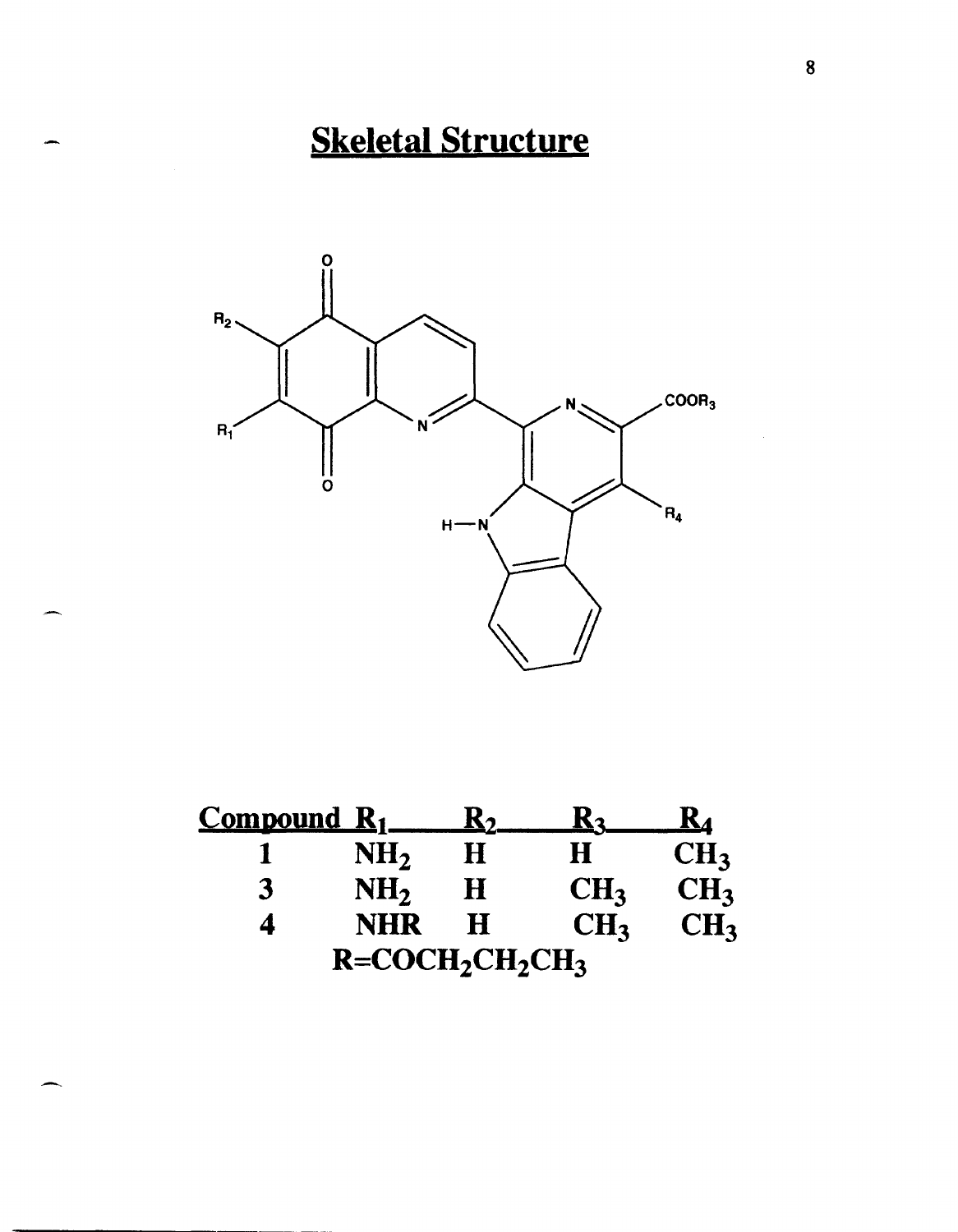#### *B. Synthesis of Lavendamycin and Analogs*

Lavendamycin methyl ester (3) has been prepared by three groups. The compound was first prepared in 1984 by Kende and Ebetino, researchers at the University of Rochester, using  $\beta$ -methyltryptophan as a precursor.<sup>12</sup> In 1985, Boger and associates reported another method for the preparation of lavendamycin methyl ester  $(3)$ .<sup>13</sup> These two synthetic methods involved nine and twenty steps respectively and resulted in an overall yield of less than 2%. For the last several years, Mohammad Behforouz of Ball State University has been working to find a more concise synthesis of lavendamycin methyl ester and several analogs using the Pictet-Spengler condensation. In 1993, a group of researchers at Ball State University led by Behforouz reported a very efficient synthesis of lavendamycin methyl ester (3).14 The method outlined by Behforouz *et* aL provides a practical method for the synthesis of lavendamycin methyl ester and various analogs (Scheme 1). This new method provided short and efficient syntheses for a variety of lavendamycin analogs and enabled researchers at Ball State University in collaboration with investigators at Eli Lilly to perform SAR studies of several N-acyl analogs.<sup>11</sup>



-.

9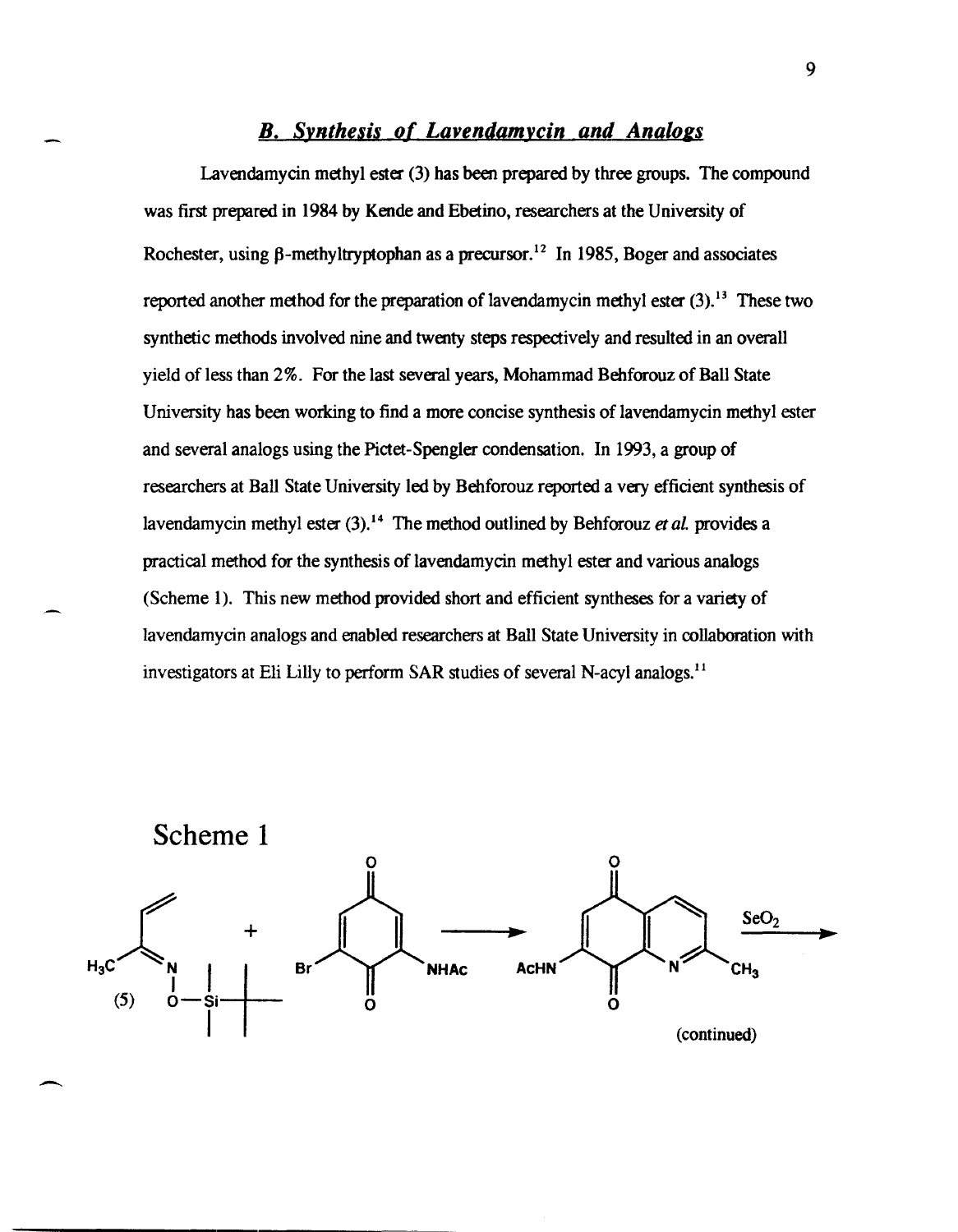## Scheme 1 (Continued)



 $CO<sub>2</sub>CH<sub>3</sub>$  $CH<sub>3</sub>$  $H$  $(3)$ 

#### LAVENDAMYCIN METHYL ESTER

Xylene, reflux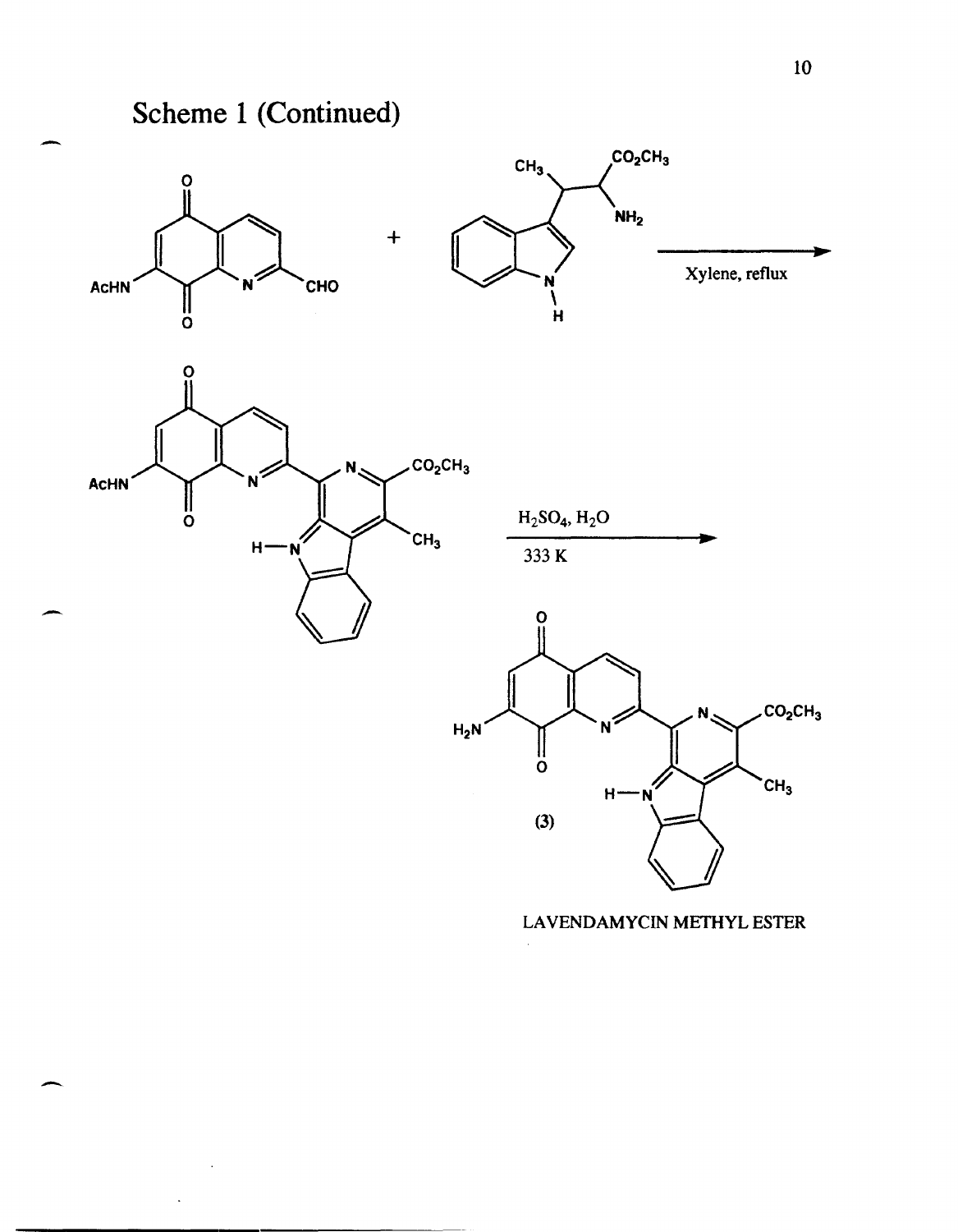## *II.* Synthesis of the AB-ring System of *Various Lavendamycin Analogs Via Diels-Alder Condensations*

The overall goal of this research is to synthesize derivatives of lavendamycin (1) that are soluble in pharmacological solvents and that exhibit high selective toxicity for tumor cells as compared to normal parent cells. The goal of this project is to synthesize 7 butyramido-2-methylquinoline-5,8-dione via a Diels-Alder condensation of 2-butyramido-6-bromobenzoquinone (6) with N-(O-t-butyldimethylsiloxy )-1-aza-2-methyl-1 ,3-butadiene (5). The 7-butyramido-2-methylquinoline-5,8-dione can then be oxidized to the aldehyde using selenium oxide in dioxane, and a Pictet-Spengler condensation with a tryptophan will provide the 7-N-butyryllavendamycin analog. 7-N-butyryllavendamycin analogs have previously been prepared, though starting with a 8-hydroxy-5,7-dinitro-2 methylquinoline.<sup>15</sup> The method involving the Diels-Alder condensation is superior in that analogs substituted at the 6 position of the quinoline ring system can also be prepared. Compounds prepared by this method will be included in SAR studies to determine the importance of groups at this position in the activity of lavendamycin analogs.

-.

-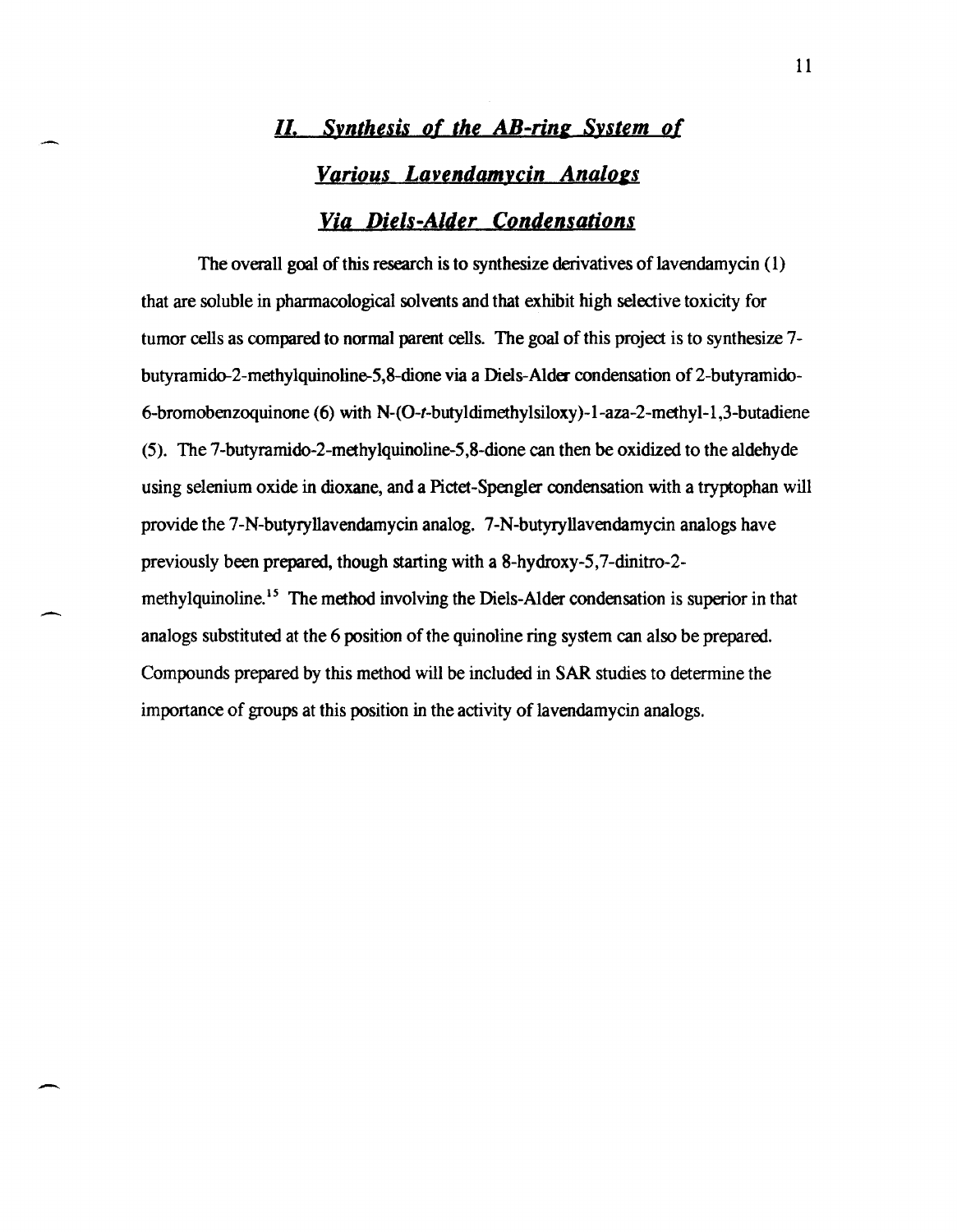### *111. Results and Discussion*

### *SYnthesis of 7-Butyramido-*

*2-Methylguinoline-5.8-Dione (12)17* 

The preparation of 7-butyramido-2-methylquinoline-5,8-dione was accomplished by the procedure outlined in scheme II.

Scheme II

-



2-butyramido-6-bromobenzoquinone (6) was dissolved in chlorobenzene which had been stored over 4 Angstrom molecular sieves. N-(O-t-butyldimethylsiloxy)-I-aza-2-methyl-1 ,3-butadiene was dissolved in dry chlorobenzene and the two solutions were mixed. The exclusion of water from the reaction mixture is very important, so molecular sieves were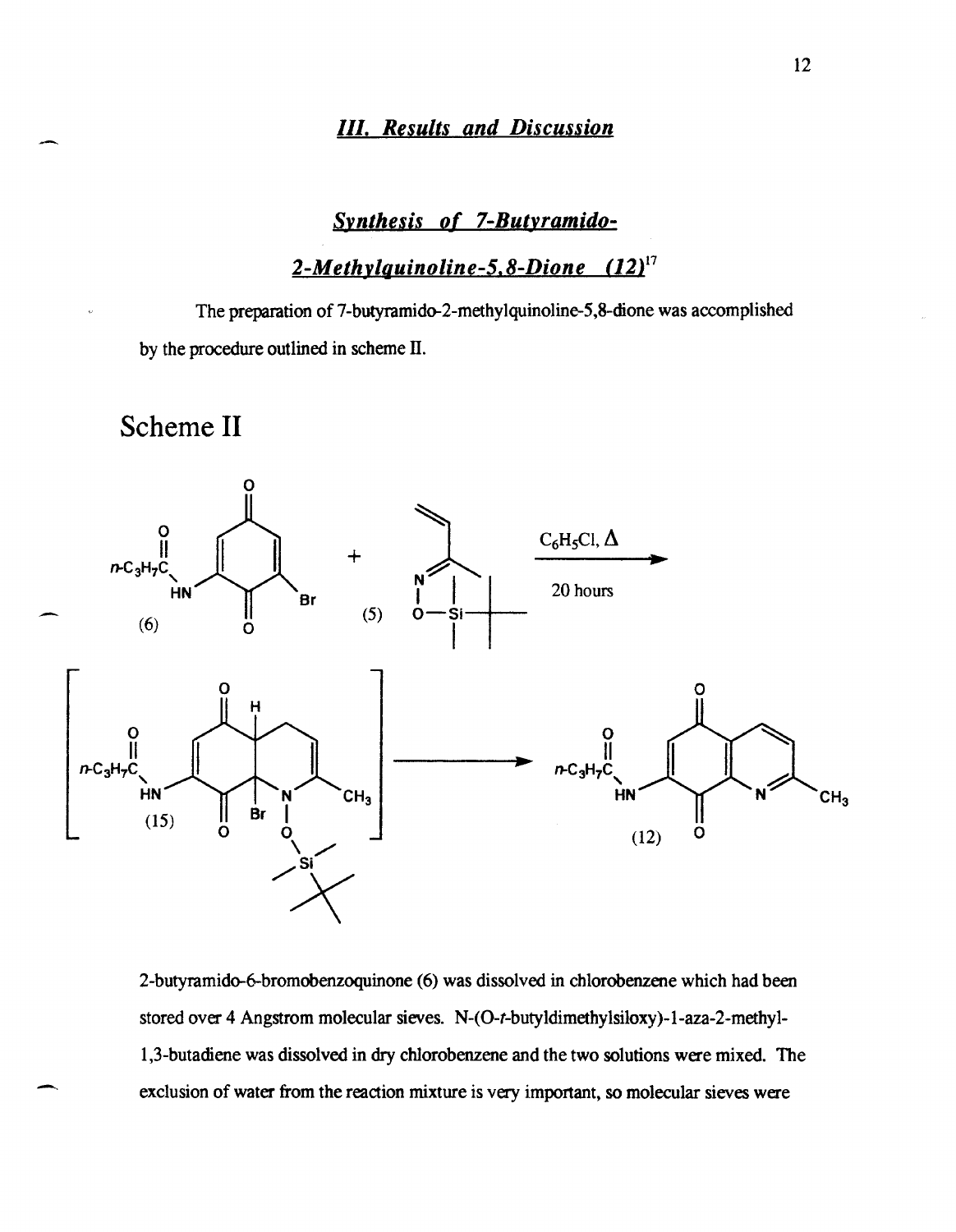added to the reaction mixture. The flask was immersed in an oil bath at 143°C. The product was obtained via the intermediate shown (15). The reaction mixture was poured directly onto the top of a flash silica gel column and the product isolated. The yield was 30%. The reactants were prepared as reported below.

## *Synthesis of 2.4-Dibromo-6-Nitrophenol (8)16,17*

2,4-Dibromo-6-nitrophenol was prepared by the nitration of 2,4-dibromophenol by nitric acid in glacial acetic acid (scheme III).

Scheme **III** 



Glacial acetic acid was heated slightly to facilitate the dissolution of the 2,4-dibromophenol on a stirrer/hotplate. The reaction was highly exothermic and proceeded very rapidly. The concentrated nitric acid was added very slowly while the solution was rapidly stirred. If the reaction is allowed to proceed for longer than five minutes, a red oily substance becomes a contaminant and darkens the product. The reaction mixture was poured slowly into 250 ml of water and bright yellow crystals resulted. The solid was filtered out of the suspension to give 95% of the pure product.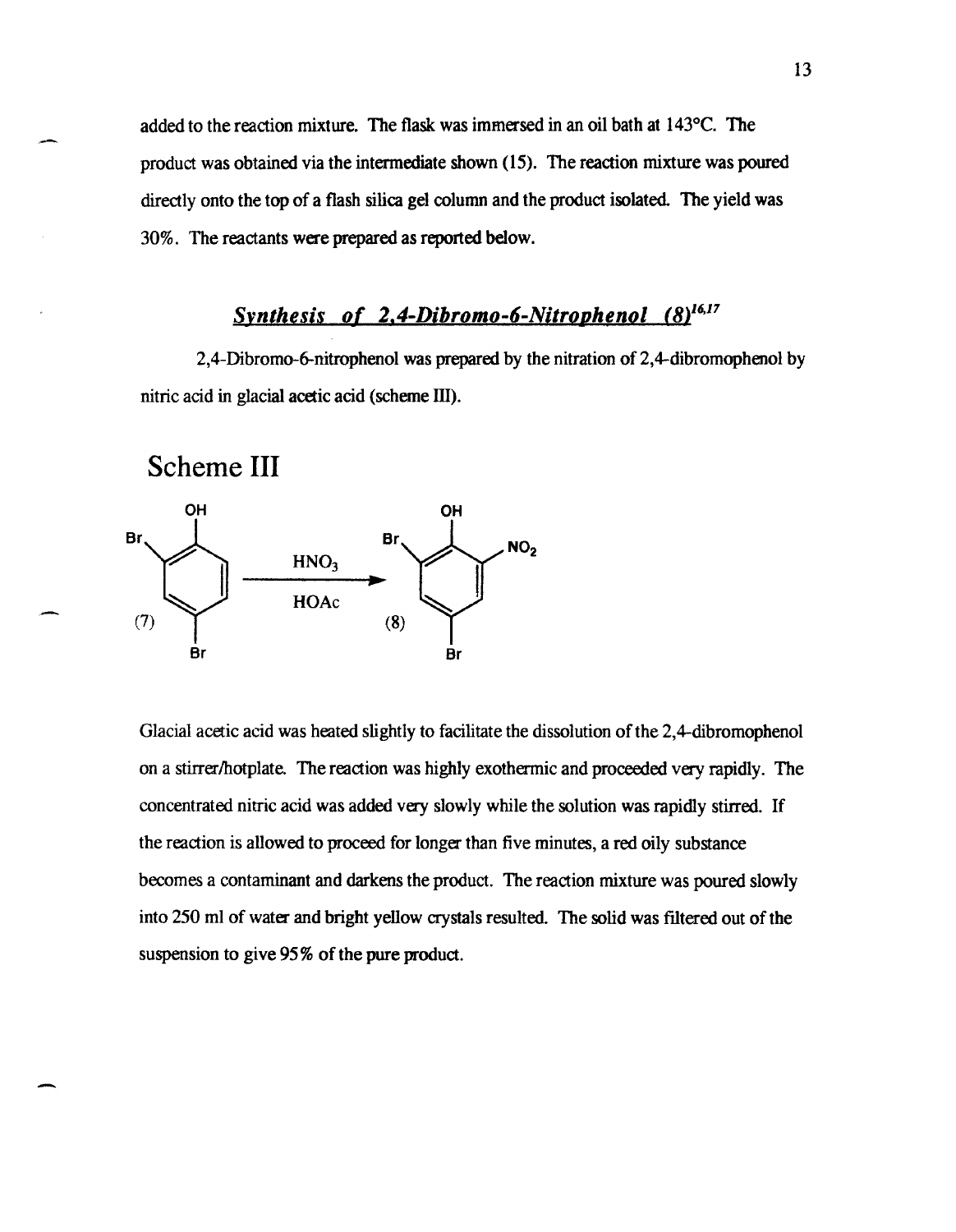## *Preparation of 2-Amino-4.6-Dibromophenol (9)<sup>17,18</sup>*

2-Amin0-4,6-dibromopheno1 (9) was prepared as shown in scheme IV.



-

-

Previous attempts to do this reaction indicated that the quality of the iron powder was of paramount importance in the rate of this reaction. The iron was therefore washed with 3 M HCl, then rinsed with water  $(3x)$  and then with acetone  $(3x)$  and dried in an oven before addition to the reaction flask. This alteration of the published procedure resulted in a much more rapid reaction. Since the reaction is highly exothermic and is performed near the boiling point of the solvent system, care must be taken when adding iron powder. Several times in previous experiments, some of the reaction mixture was lost when it boiled over. When decanting the reaction mixture from the flask, using a large magnetic stirbar to keep the iron filings in the bottom of the flask helped immensely in preventing contamination of the product. The reaction mixture was poured into water and extracted with ethyl acetate. The extraction is very time consuming because of the formation of an emulsion at the interface between the two phases. The organic extracts were rotoevaporated and when a few milliliters of liquid remained, the residue was triturated with a small amount of water. The result is a very dark solid which must be pressed dry and dried under vacuum to remove water and acetic acid. The yield of this reaction was 88% of the expected yield.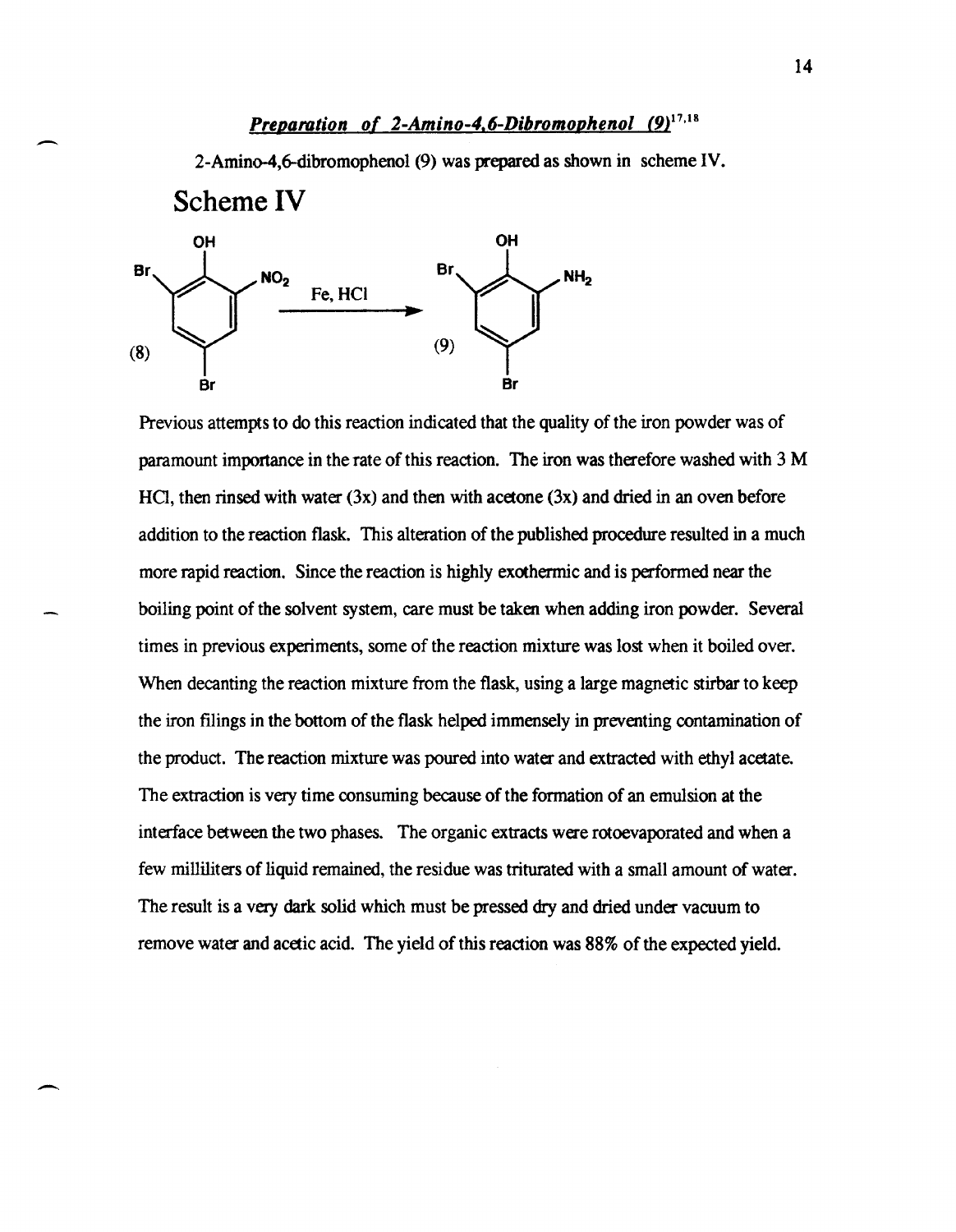### *Preparation of 2-Butyramido-4,6-Dibromophenyl*

## *Butyrate (10)17*

The preparation of 2-butyramido-4,6-dibromophenyl butyrate was accomplished by the reaction of 9 with butyric anhydride according to scheme V.



-

-

2-Propanol was the solvent of choice because of its ability to dissolve both 9 and butyric anhydride. The very foul smelling butyric anhydride must be handled carefully; because of its stench it can make one a social outcast if mishandled. The reaction proceeded for fifty minutes and the solvent was removed by rotoevaporation. The product was washed with petroleum ether. A small amount of 11 was in the product and a small amount of butyric anhydride remained in the product and defied attempts to remove it. The yield was 67%. The small amount of the product (10) was purified by flash column chromatography for analysis, but the mixture can easily be used in the next step, the hydrolysis to phenol 11.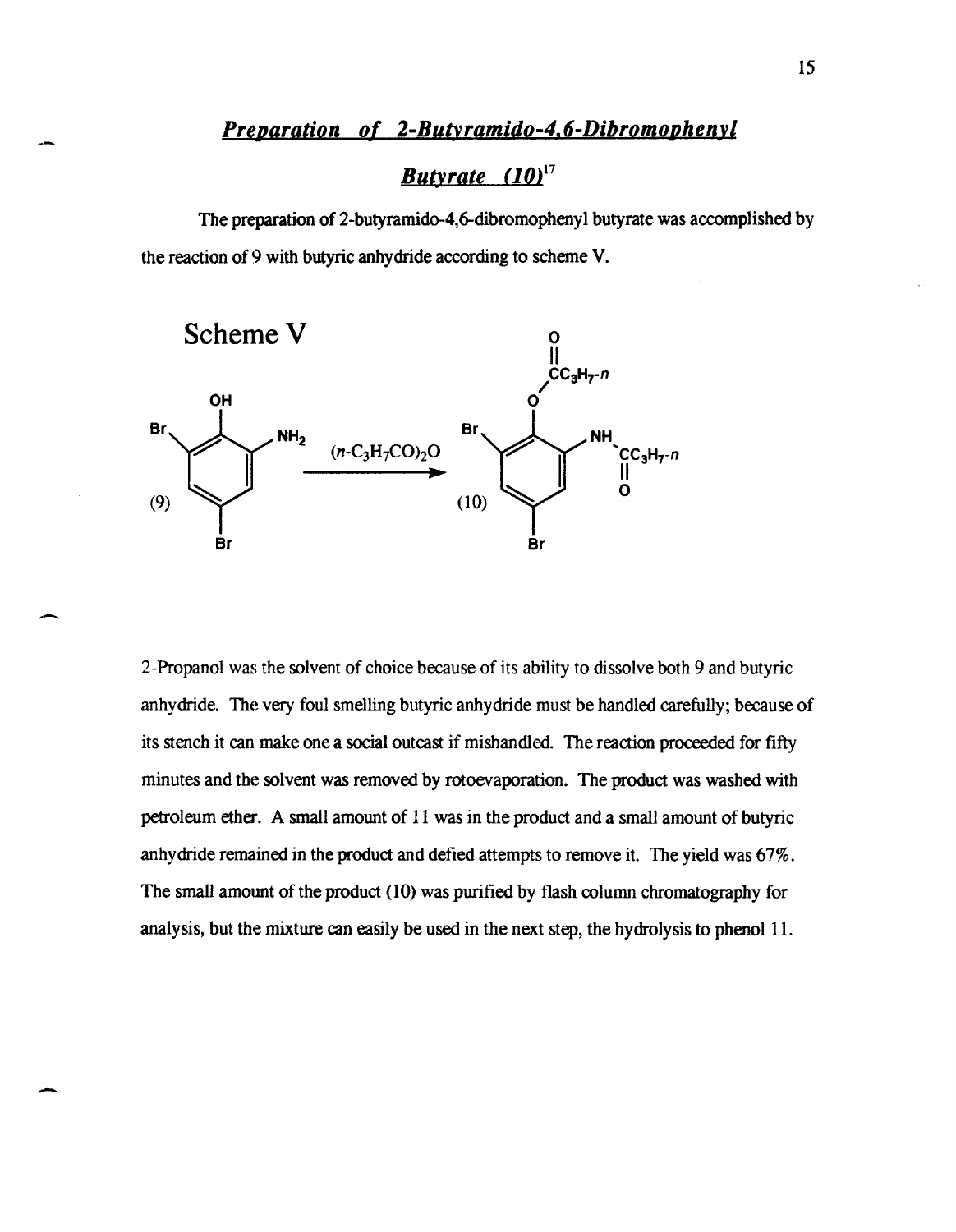#### *Attemoted Synthesis of 2-Butyramido-6-Bromobenzoguinone (6)*

Several attempts were made for the oxidation of the phenyl butyrate 10 in the presence of eeric ammonium nitrate. The ester at the C-l position prevented the formation of the benzoquinone 6 in each of these cases. Other attempts were made involving potassium dichromate as the oxidizing agent, but these, too, were unsuccessful. Hydrolysis of the ester to the phenol II became an obvious necessity before the oxidation could be performed.

## Preparation of 2-Butyramido-4,6-Dibromophenol (11)<sup>17,18</sup>

The hydrolysis of the ester at the C-l position of the ring was accomplished in the presence of sodium bicarbonate in methanol (scheme VI).



~-



The addition of saturated sodium bicarbonate to a solution of 10 and 11 in methanol resulted in the precipitation of the basic salt. The removal of the excess sodium bicarbonate prior to the acidification of the reaction mixture is a vast improvement on the earlier method. The addition of a layer of petroleum ether on the top of the mixture before acidification allows the butyric acid formed to be removed from the product. The product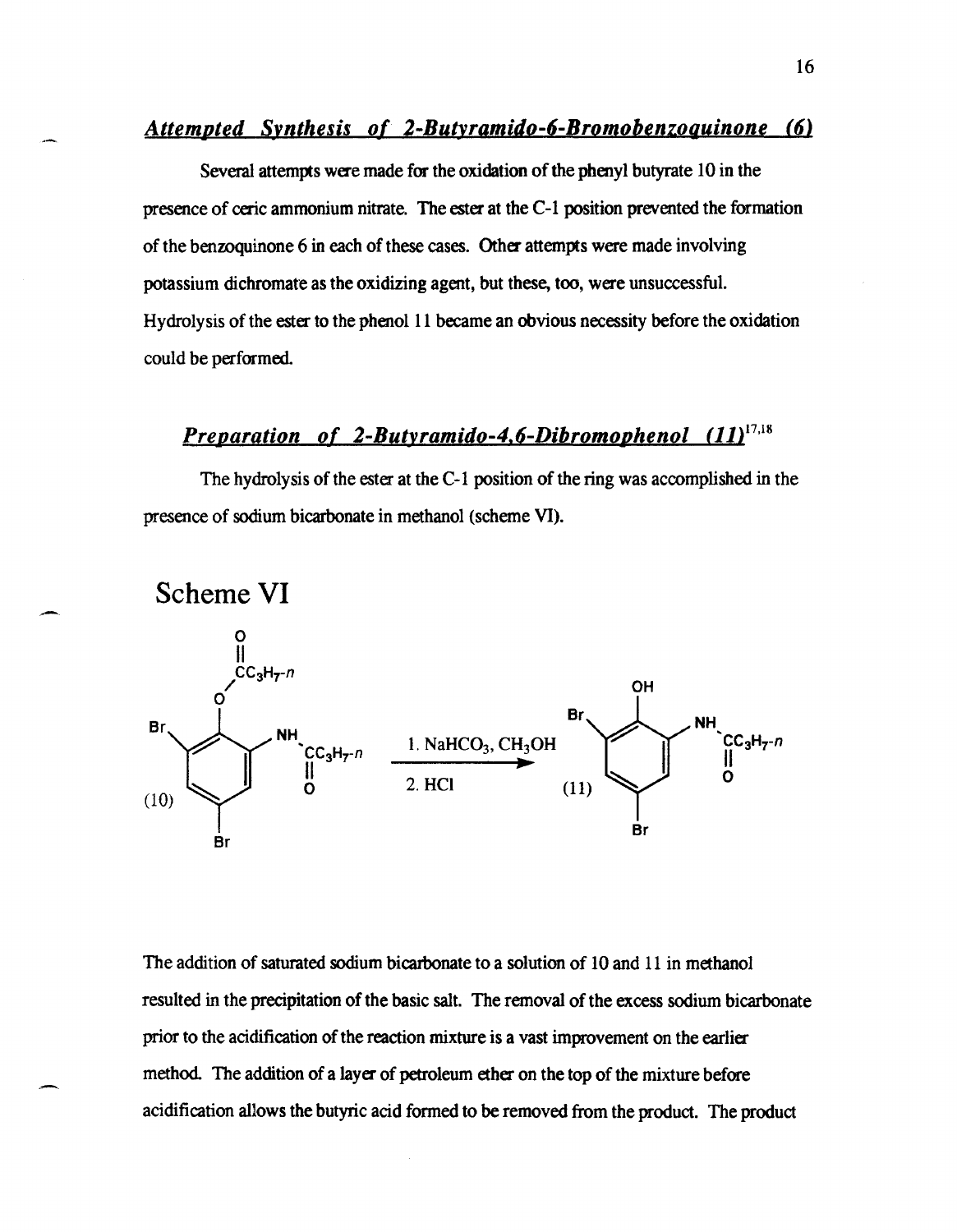forms as a precipitate at tbe interface between the two layers. The yield of this reaction was 77% and the structure of the product was confIrmed by NMR and mass spectroscopy.

## **Preparation of 2-Butyramido-6-Bromobenzoguinone (6)**<sup>18</sup>

Scheme VII shows the process by which the preparation of 6 was accomplished.





Phenol 11 was dissolved in glacial acetic acid at low temperature, near the freezing point of the solvent. A solution of eeric ammonium nitrate was added dropwise and slowly. The reaction mixture changed from a light brown color to orange as the oxidizing agent was added. The reaction mixture was poured into ice water and extracted with ethyl acetate. The product was a mixture of the benzoquinone 6 and some other, less soluble product. The less soluble contaminant can be removed by fIltering the reaction mixture after adding it to the cold water. The resulting fIltrate can then be extracted to remove the product. The yield was low, primarily because the product is unstable and subject to nucleophilic substitution of the bromine by nucleophiles. The yield was 56% of the dark orange crystalline solid.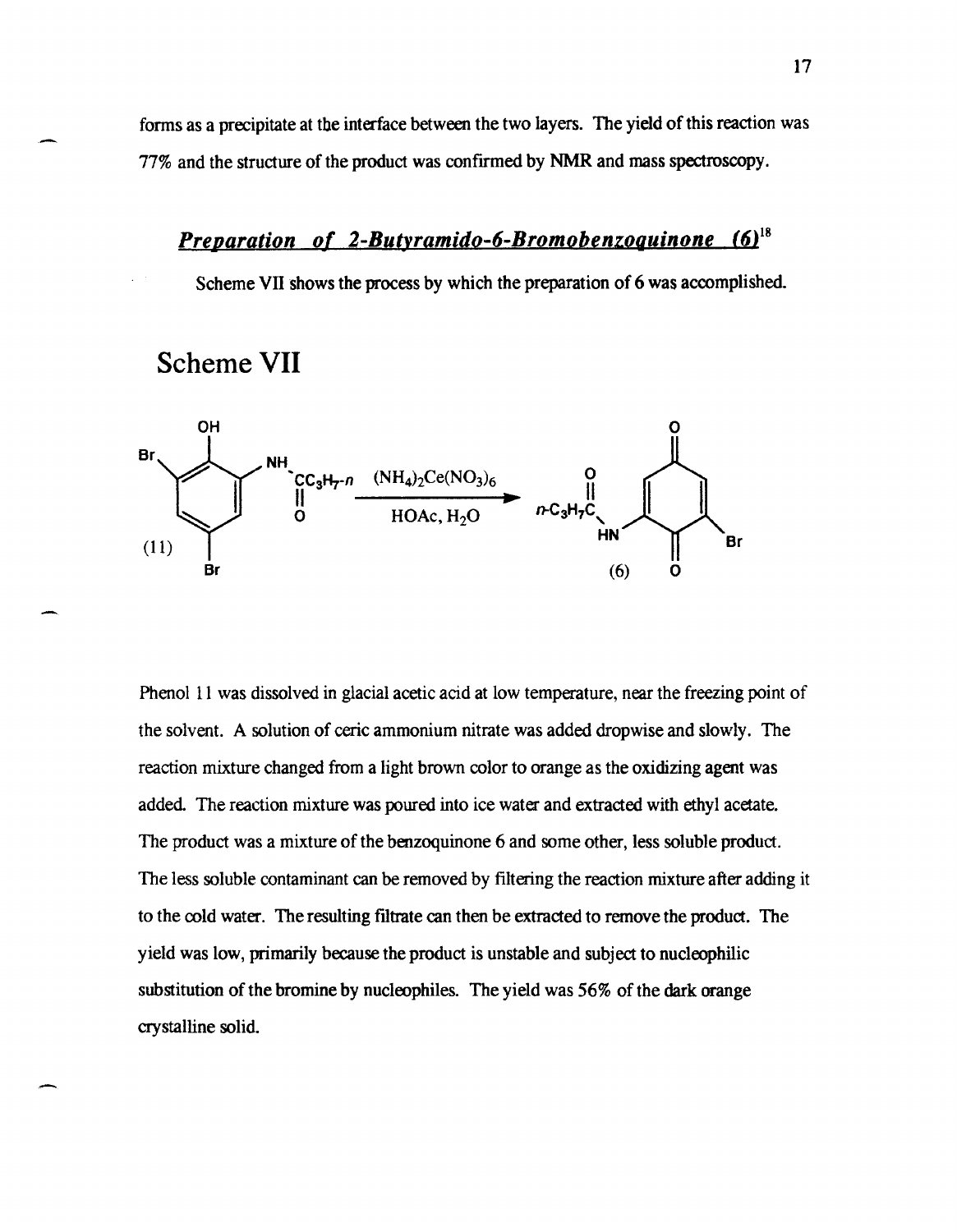### *Preparation of N-(O-t-Butyldimethylsiloxy)-*

## *l-Aza-2-Methyl-l, 3-Butadie oe* (5)19

The butadiene required for the Diels-Alder condensation (5) was prepared by the reaction of methyl vinyl ketone (13) with O-t-butyl-dimethylsilyl hydroxylamine (14) (scheme VIII).

## Scheme **VIII**



Methyl vinyl ketone (13) was stirred for 72 hours with a solution of O-t-butyldimethylsilyl hydroxyamine in dry dichloromethane. After 72 hours, the product was isolated by flash column chromatography and was found to consist of a mixture of E and Z. Interconversion between the two enantiomers is rapid at the high temperatures found in the reaction fonning (12), so the mixture was used as though it were only the Z isomer. The yield of the reaction was 61%.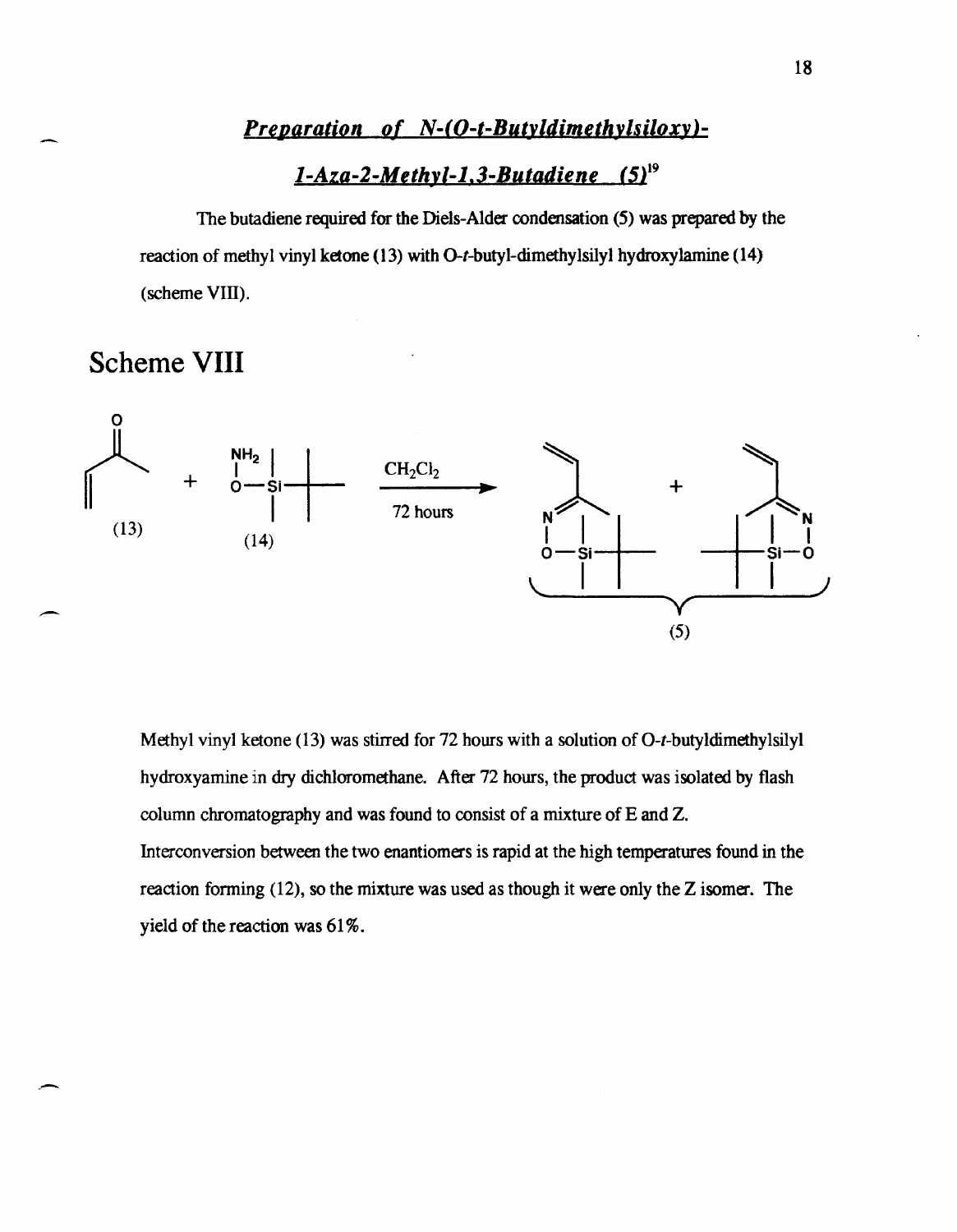## Summary of Synthetic Process

Scheme IX is a summary of the synthetic method used to produce 7-butyramido-2 methylquinoline-5,8-dione (12) from commercially available compounds (7), (13), and (14). The overall yield of the procedure was nearly 11 %.

## Scheme IX



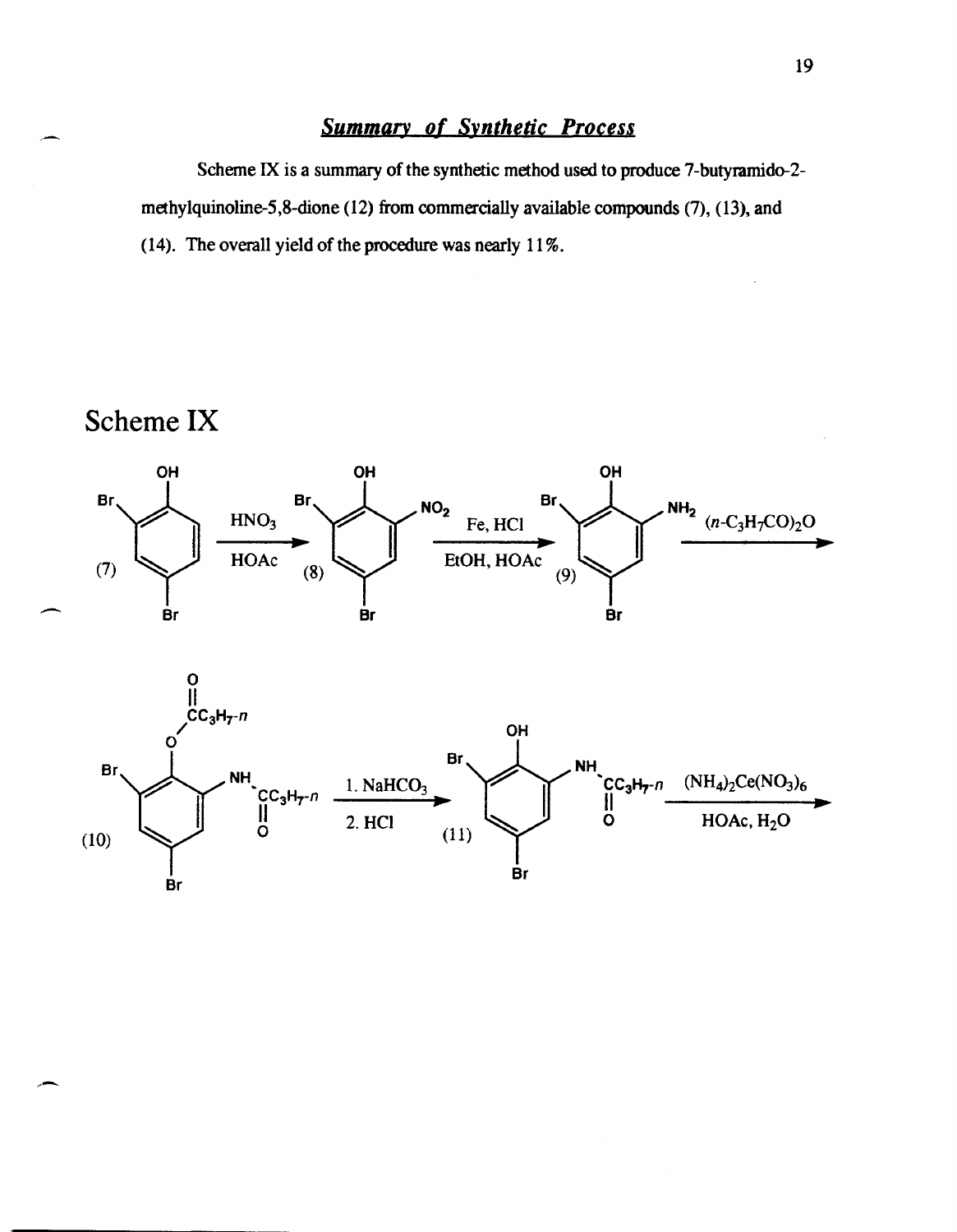## **Scheme IX (continued)**

-

--



The Diels-Alder condensation is the primary source of this low overall yield and should be the focus of attempts to improve the synthesis. The oxidation of phenol 11 to quinone 6 is another source of a low yield in the synthesis. A method of preventing the formation of decomposition products of quinone 6 will also be useful for the application of this procedure to a larger scale.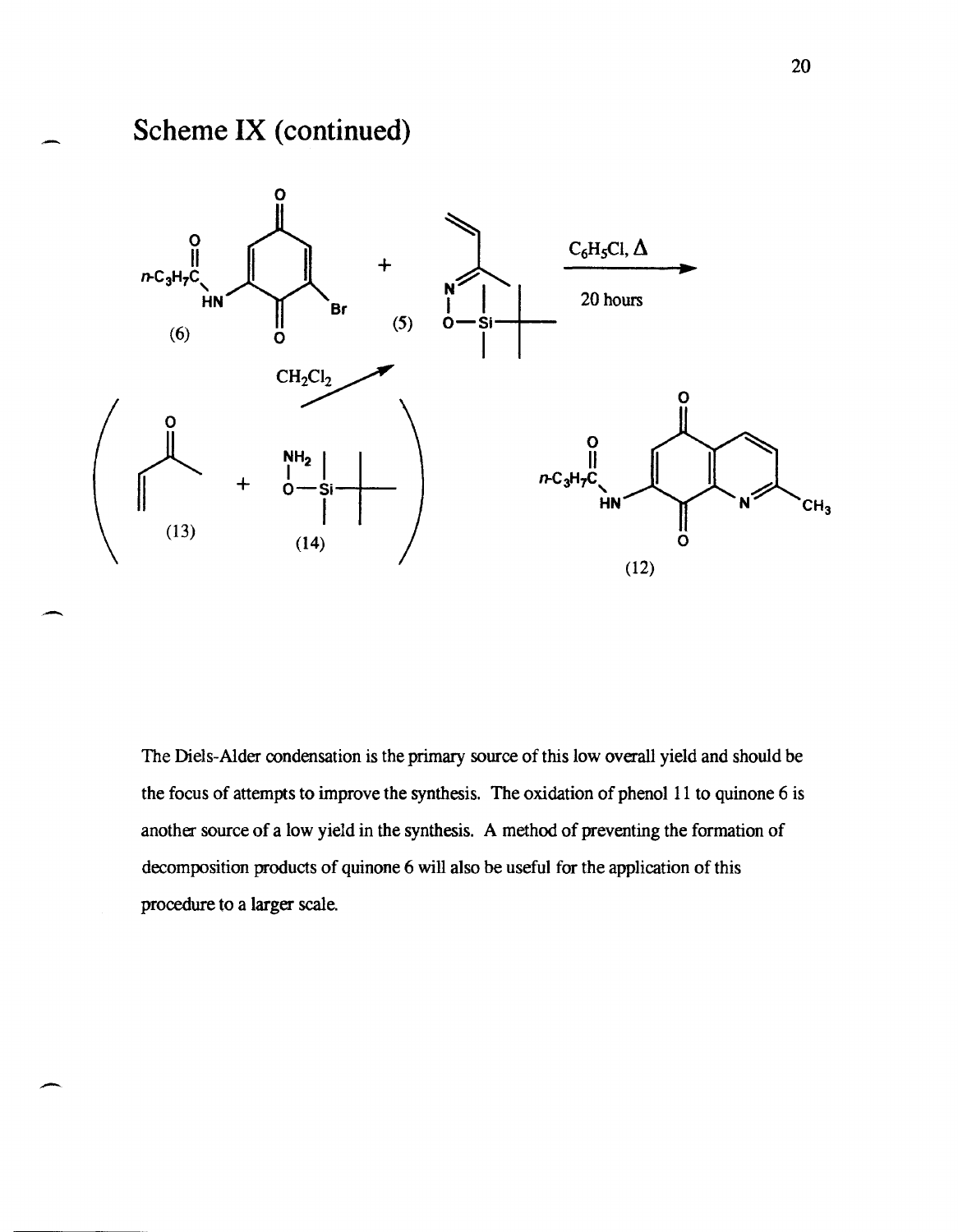### *IV. Experimental*

### *A. General Information*

Solvents: Glacial acetic acid, 2-propanol, dry dichloromethane (dried over 4 Angstrom molecular sieve), Absolute ethanol, dry chlorobenzene distilled over calcium hydride, 70% aqueous ethanol, ethyl acetate, petroleum ether.

Melting Points: Melting points determinations were performed with a Thomas Hoover capillary melting point apparatus and are not corrected.

Thin Layer Chromatography: TLCs were performed on Kodak silica gel sheets containing a fluorescent indicator.

Mass Spectroscopy: Mass spectra were obtained on an Extrel ELQ 400 mass spectrometer.

Nuclear Magnetic Resonance Spectroscopy (<sup>1</sup>H NMR): NMR spectra were collected on a Varian Gemini 200 in deuterated chloroform with TMS as the internal reference.

--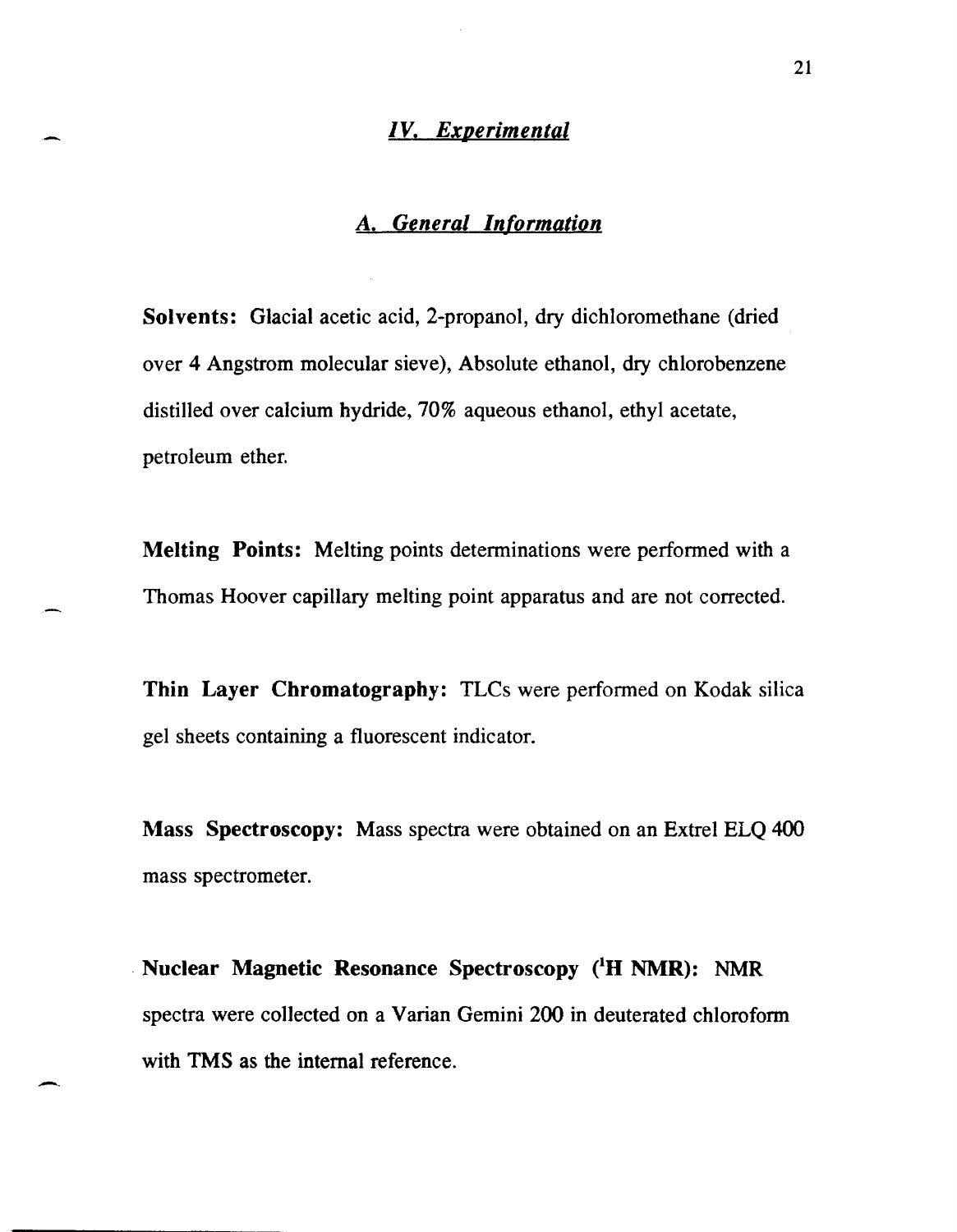## *B. Procedures*

-

-,

## *Preparation of 2,4-Dibromo-6-Nitrophenol (8)<sup>16,17</sup>*

Using a mortar and pestle, 25.03 g (99.5 mmol) of 2,4-dibromophenol (7) was crushed to a fine powder, and added to 50 ml of glacial acetic acid in a 250 ml beaker. The solvent was stirred over a stirrer/hot plate at room temperature until a clear solution was formed. When the 2,4-dibromophenol had completely dissolved, II ml of concentrated nitric acid were added. The reaction mixture was stirred at  $20^{\circ}$ C for five minutes and then poured into 250 ml of distilled water in a 500 ml beaker. The yellow crystalline precipitate was collected by vacuum filtration and dried under vacuum to yield 28.1 g of 2,4-dibromo-6-nitrophenol (94.5 mmol, 95% yield). The structure of the compound was verified by NMR spectroscopy. <sup>1</sup>H NMR data (CDCl<sub>3</sub>)  $\delta$  11.08 (s, 1, -OH);  $\delta$  8.27 (d, 1, J=2.3 Hz, C-3 H); *δ* 8.01 (d, 1, J=2.3 Hz, C-5 H)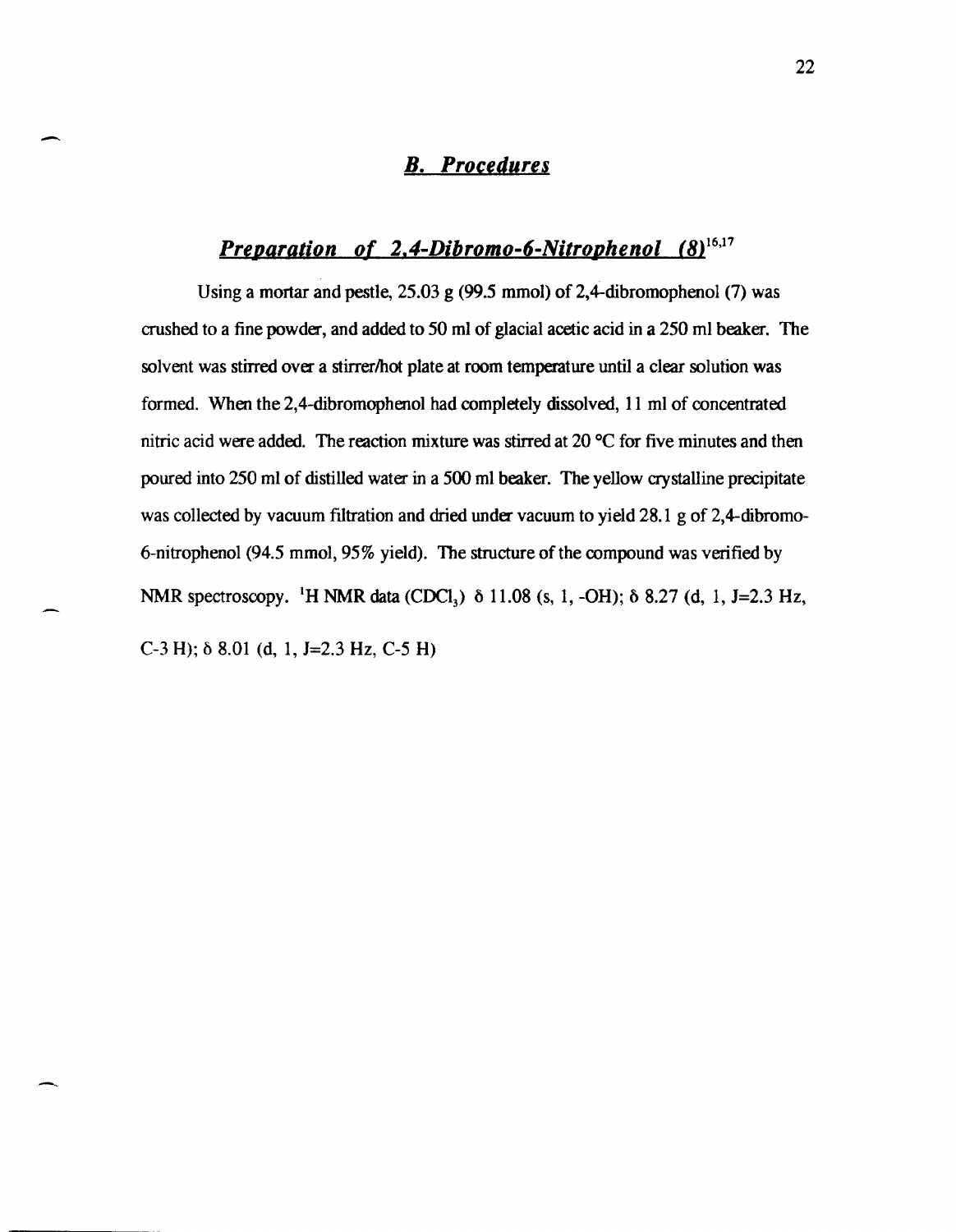## *Preparation of 2-Amino-4.6-Dibromophenol* (9)<sup>17,18</sup>

To a 500 ml three necked flask equipped with a mechanical stirrer, reflux condenser and thermometer, 200 ml of a 1:1 80% ethanol/acetic acid were added. 2,4-dibromo-6nitrophenol (8) (10.0 g, 33.7 mmol) was added and the mixture was stirred with gentle heating (60 °C) until a yellow solution was formed. Iron powder<sup>19</sup> (15.4 g, 0.276 mol) was added to the reaction vessel portionwise over about 5 minutes (1 g each 20 sec) while vigorously stirring with the mechanical stirrer. The reaction mixture was heated to reflux for 15 minutes, at which time 0.2 ml of 12 N HCI were added. After an additional 15 minutes, the reaction mixture was decanted into 500 ml of distilled water. The aqueous mixture was extracted with ethyl acetate (3x 250 ml). The organic extracts were then washed three times with 250 ml of distilled water. The organic layer was then rotoevaporated in a 45°C water bath until 10 ml of liquid remained. The remaining liquid was poured into 100 ml of distilled water. The precipitate was filtered and pressed. The filtrate was then extracted with 50 ml of ethyl acetate and the organic layer was rotoevaporated until 3-5 ml of liquid remained. The residue was then poured into 40 ml of distilled water and the precipitate was fIltered and pressed dry. The combined product was then dried under vacuum to yield 7.92 grams (88% yield) of 2-amino-4,6-dibromophenol (9).

The structure of the 2-amino-4,6-dibromophenol (9) was confirmed by NMR spectroscopy. <sup>1</sup>H NMR data (CDCl<sub>3</sub>)  $\delta$  6.98 (d, 1, J=2.1 Hz, C-5 H);  $\delta$  6.79 (d, 1,  $J=2.0$  Hz, C-3 H);  $\delta$  5.38 (s, 1, -OH);  $\delta$  3.94 (s, 2, -NH<sub>2</sub>)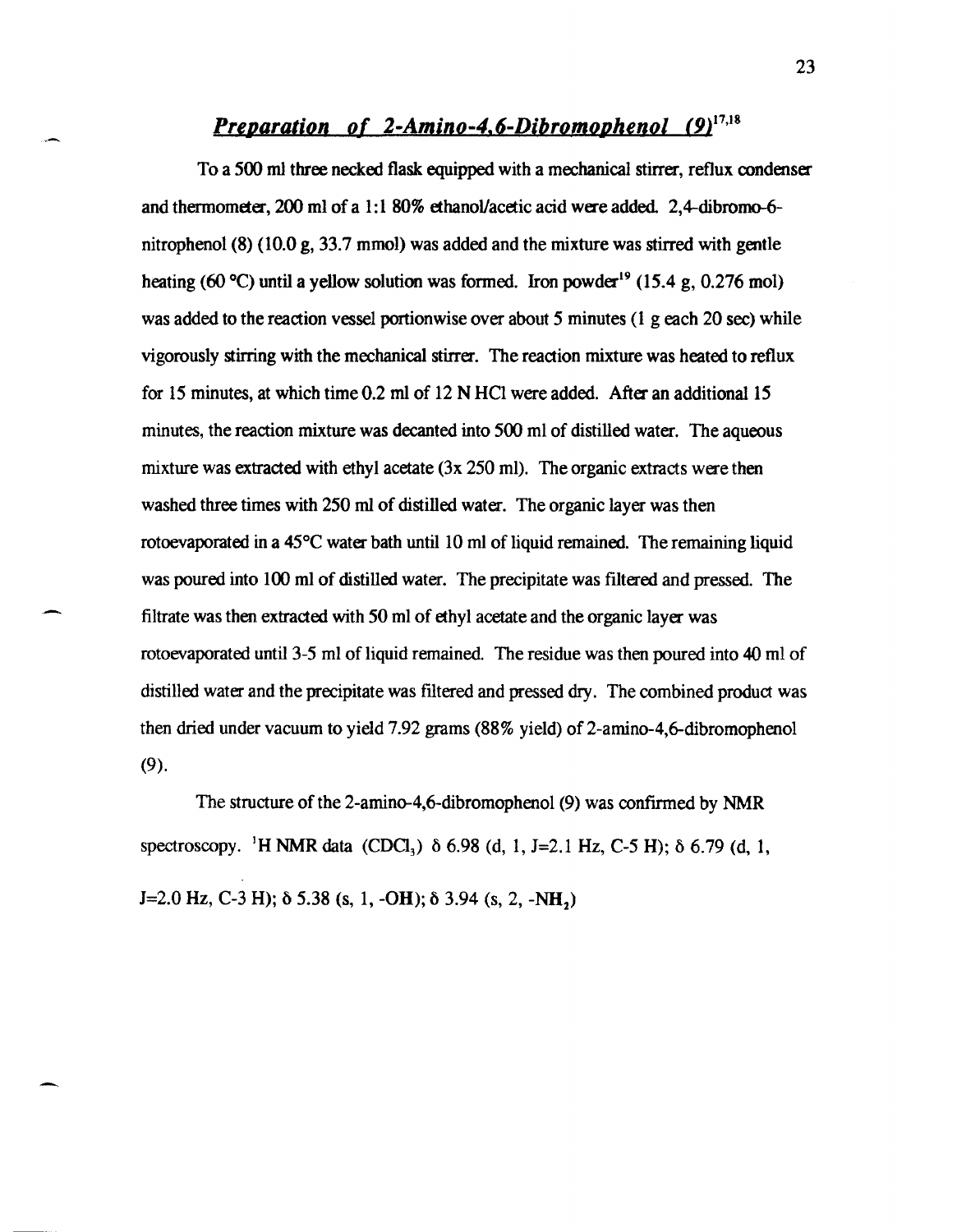#### *<u>Preparation of 2-Butyramido-4.6-Dibromophenvl Butyrate (10)</u>*

2-amin0-4,6-dibromophenol (9) (4.0 g, 15 mmol) was dissolved in 30 m1 of 2 propanol in a 100 ml round-bottomed flask equipped with a reflux condenser. Butyric anhydride (5.0 ml, ) was added to the flask. The reaction mixture was stirred by magnetic stirrer while heating (reflux) for 50 minutes. The reaction mixture was rotoevaporated to remove the solvent (60  $\degree$ C water bath) until 3-4 ml of liquid remained. The residue was then transferred to a 10 ml beaker and cooled in an ice bath. Light colored crystals formed and were removed from the liquid by vacuum filtration and washed with petroleum ether. The filtrate was then rotoevaporated (60  $^{\circ}$ C water bath) to condense it further and when 2-3 m1 of liquid remained, the residue was again transferred to a 10 ml beaker and cooled in an ice bath. The resulting crystals were ftltered and washed with petroleum ether. The washed crystals were then dried under vacuum to give  $4.1$  g of 2-butyramido-4,6dibromophenyl butyrate containing a small amount of 2-butyramido-4,6-dibromophenol contaminant. A small amount of 10 was purified by flash column chromatography (8 cm x 1 cm) eluted with 5:1 pet. ether/ethyl acetate.

-

-

The structure of 2-butyramido-4,6-dibromophenyl butyrate (10) was confrrmed by NMR and mass spectroscopic data. <sup>1</sup>H NMR data (CDCI<sub>3</sub>)  $\delta$  8.47 (s, 1, NH);  $\delta$  7.50 (d, 1, J=2.1 Hz, C-5 H);  $\delta$  7.16 (d, 1, J=2.1 Hz, C-3 H);  $\delta$  2.68 (t, 2, J=7.3 Hz, -OCOCH,-);  $\delta$  2.33 (t, 2, J=7.3 Hz,-NHCOCH<sub>2</sub>-);  $\delta$  1.88 (m, 2, J=7.3, -OCOCH<sub>2</sub>CH<sub>2</sub>-);  $\delta$  1.72 (m, 2, J=7.3 Hz, -NHCOCH<sub>2</sub>CH<sub>2</sub>-);  $\delta$  1.10 (t, 3, J=7.4, ester-CH<sub>3</sub>);  $\delta$  1.04 (t, 3, J=7.3, amido-CH). ElMS data, *mle* (relative intensity), 405 (46), 406 (61), 407 (70), 408 (100), 409 (73), 410 (78).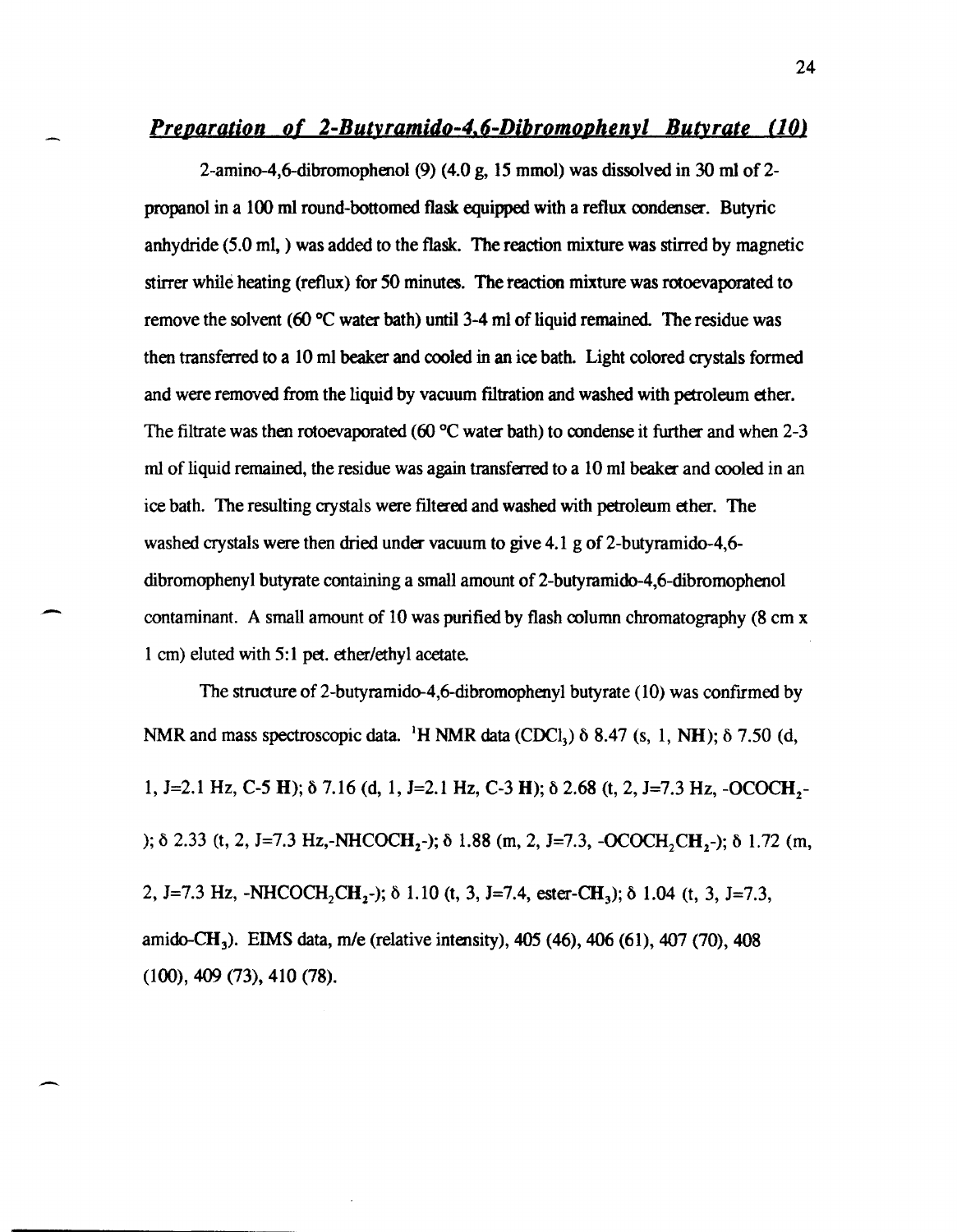#### Attempted Synthesis of 2-Butyramido-6-Bromobenzoquinone

Oxidation of the phenyl butyrate (10) was attempted prior to hydrolysis of the *ester*  at the C-1 position. 2-Butyramido-4,6-dibromophenyl butyrate (10) (100 mg, .246 mmol) was dissolved in 5 ml of glacial acetic acid in a 10 ml two-necked, roundbottom flask with argon balloon and rubber membrane attached. A solution of cerium ammonium nitrate (.746 g, 1 mmol) in 1,0 ml of distilled water was added dropwise over a period of two minutes. The solution was stirred at 20 °C for five minutes. One drop of concentrated HCl was added to the reaction mixture, and the solution was stirred for an additional ten minutes. The reaction mixture was then poured into 50 ml of distilled *water,* filtered to remove a particulate solid and extracted with ethyl acetate (100 mI, 50 ml). The organic extracts were washed with *water* and dried over sodium sulfate. The solvent was then removed by rotoevaporation. The product was not obtained.

## Preparation of 2-Butyramido-4,6-Dibromophenol (11)<sup>17,18</sup>

--

The 2-hutyramido-4,6-dibromophenyl butyrate (10) prepared in the last step was hydrolyzed to 2-butyramido-4,6-dibromophenol (11) in the presence of sodium bicarbonate. To a 150 ml beaker equipped with a magnetic stirrer, 1.75 g (4.3 mmol) of 2 butyramido-4,6-dibromophenyl butyrate and 40 ml of methanol were added and stirred until a clear solution formed. Saturated sodium bicarbonate solution (15 ml) was added in 2 ml portions over a period of 5 minutes with vigorous stirring. The resulting, slightly basic (pH 8.5) suspension was stirred for 30 minutes at room temperature. The suspension was then heated to boiling for 15 minutes. The mixture was allowed to cool to room temperature and the solid was then removed from the suspension by vacuum filtration and discarded (this solid material is excess sodium bicarbonate). The filtrate was transferred to a 150 ml beaker and 15 ml of petroleum ether were added to create a two phase system. Water (50 ml) was then added and the resulting system was allowed to sit for fifteen minutes. The two phase system was then acidified using 3 M HCl to pH 4. A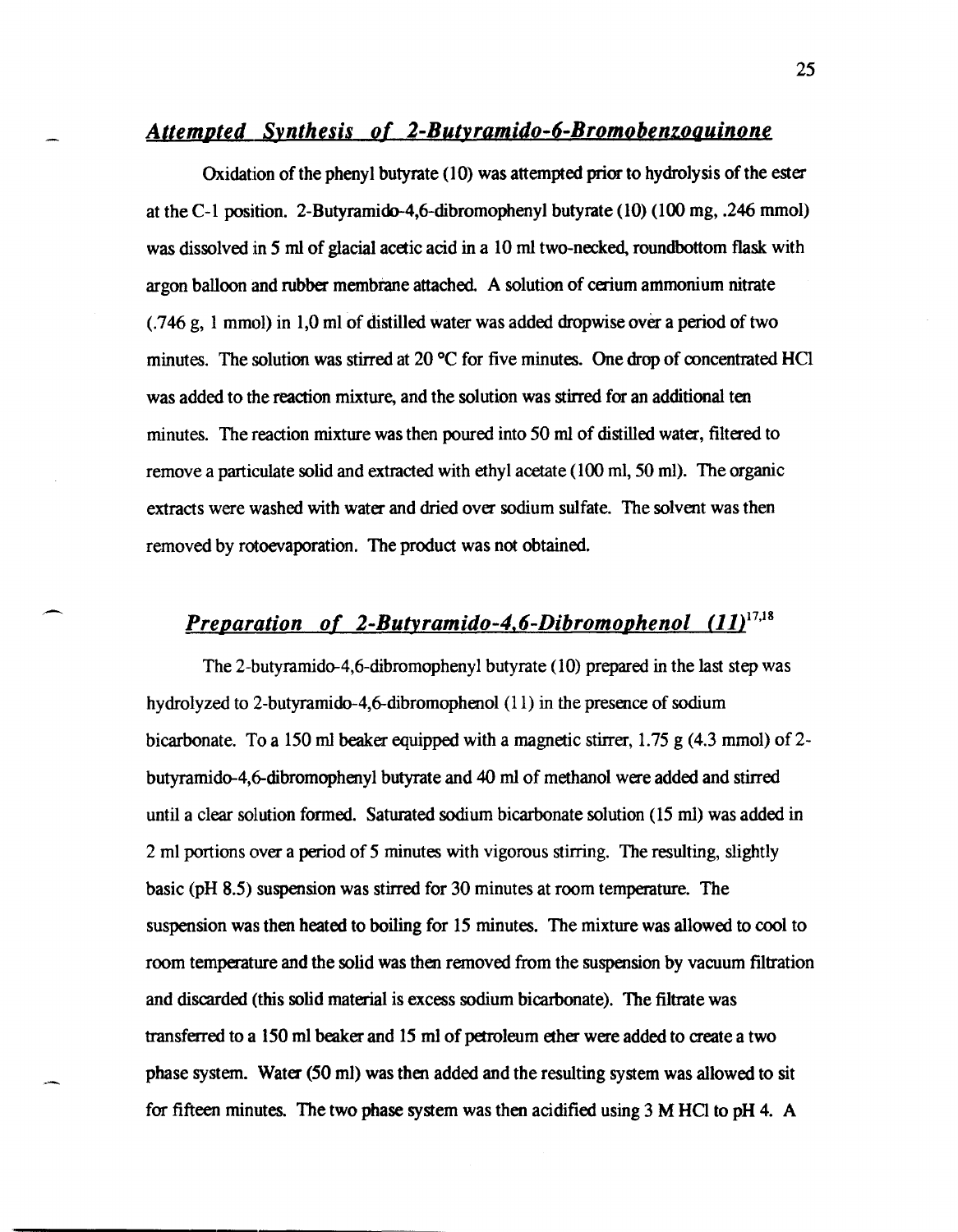precipitate formed at the interface between the two phases. The two phase system was stirred for five minutes and then allowed to sit for an additional five minutes. The solid material was then collected by vacuum filtration and washed with petroleum ether to give 0.97 g of the phenol. The filtrate was then transferred to a 500 ml separatory funnel and the aqueous layer was drained into a 150 ml beaker. The aqueous layer was then cooled in an ice bath and white crystals formed which were filtered out by vacuum fIltration. The remaining filtrate was then transferred to a separatory funnel and extracted with ethyl acetate (2x 100 mI). The organic extracts were dried over sodium sulfate and the solvent removed by rotoevaporation. The combined mass of the three samples was  $1.12 \text{ g} (77\%$ yield) of pure 2-butyramido-4,6-dibromophenol (11). <sup>1</sup>H NMR data (CDCl<sub>3</sub>)  $\delta$  7.97 (d, 1, J=1.8 Hz, C-5 H); b 7.77 (s, 1, -NH-); b 7.42 (d, 1, J=2.0 Hz, C-3 H); b 2.43 (t, 2, J=7.4 Hz, -NHCOCH<sub>2</sub>-);  $\delta$  1.78 (m, 2, J=7.3 Hz, -NHCOCH<sub>2</sub>CH<sub>2</sub>-);  $\delta$  1.03 (t, 3, J=7.4 Hz, amido-CH<sub>3</sub>). EIMS data, m/e (relative intensity),  $335 (47)$ ,  $336 (12)$ ,  $337 (M<sup>+</sup>)$ , 100), 338 (11), 339 (46), 340 (12).

## *Preparation of 2-Butvramido-6-Bromobenzoguinone* (6) 17,18

Ceric ammonium nitrate (3.3 g, 6 mmol) was dissolved in 6 ml of distilled water and cooled in an ice bath. 2-butyramido-4,6-dibromophenol (11) (1.02 g, 3 mmol) was dissolved in 15 ml of acetic acid in a 50 mI three-necked, round-bottomed flask. Argon was streamed through the flask and out through a reflux condenser at the middle neck. The flask was cooled in an ice bath to 18°C and 7.5 mI of the eeric ammonium nitrate solution was added dropwise over a period of two minutes with vigorous stirring. The one phase solution was stirred while cooling in an ice bath to 10 °C for five minutes after the addition of the first half of the  $(NH_4)_2$ Ce(NO<sub>3</sub>)<sub>6</sub> solution. The second half of the ceric ammonium nitrate solution was then added dropwise over a period of two additional minutes and the mixture was then stirred for 10 minutes at 10°C. The reaction mixture was then poured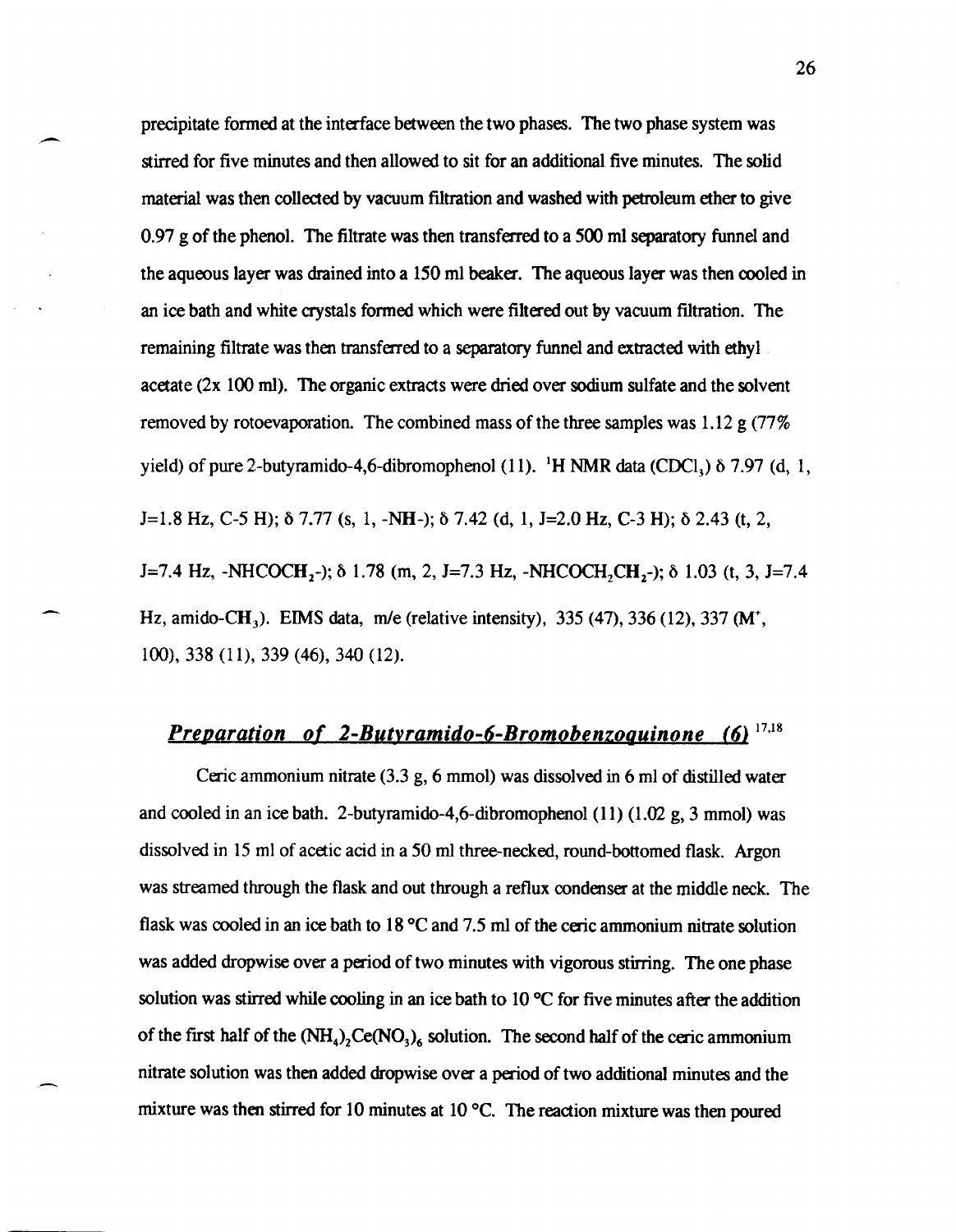into 60 ml of ice water and extracted with ethyl acetate (2x 120 ml). After the organic layer had been washed with cooled, saturated NaCl solution (2x 100 ml) and dried over  $Na, SO<sub>4</sub>$ for thirty minutes, the mixture was concentrated by rotoevaporation until 5-6 ml remained. The residue was then cooled to  $5^{\circ}$ C and the yellow crystals which formed were separated by vacuum filtration. The filtrate was further concentrated by rotoevaporation and cooled to give even more of the yellow-orange crystalline solid. The crystals were washed with 5 ml of a 1:2 mixture of ethyl acetate and petroleum ethers and dried under vacuum at room temperature.

The product was confirmed by NMR spectroscopy. The yield was 430 mg (56%). <sup>1</sup>H NMR data (CDCl<sub>3</sub>)  $\delta$  8.09 (s, 1, -NH-);  $\delta$  7.65 (d, 1, J=2.3 Hz, C-5 H);  $\delta$  7.23 (d, 1,  $J=2.3$  Hz, C-3 H);  $\delta$  2.91 (t, 2, J=7.3 Hz, -NHCOCH<sub>2</sub>-);  $\delta$  1.73 (m, 2, J=7.3 Hz,  $-NHCOCH_2CH_2$ -);  $\delta$  0.98 (t, 3, J=7.3 Hz, amido-CH<sub>3</sub>). EIMS data m/e (relative intensity) 270 (75),271 (88),272 (75),273 (100).

-

--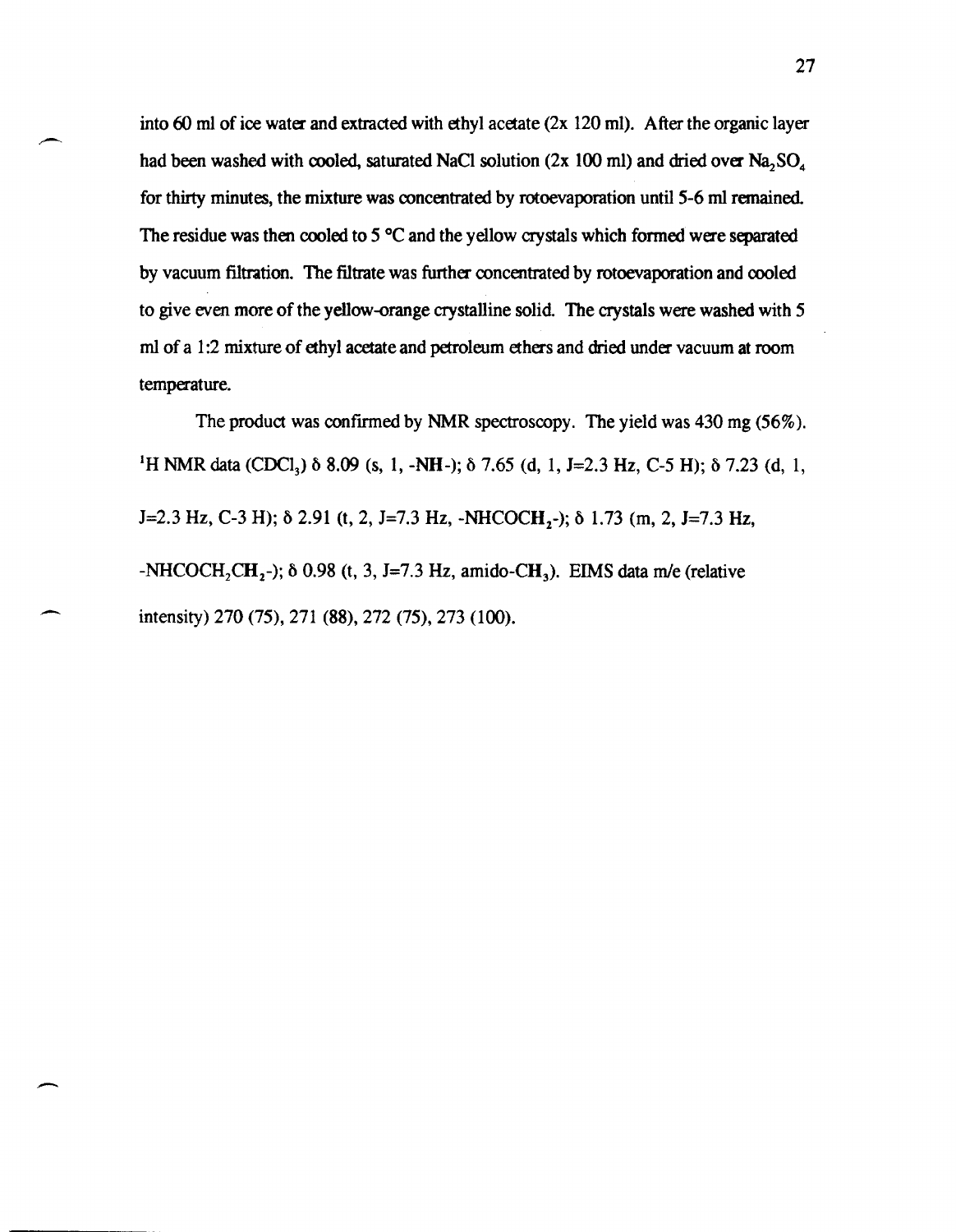## *Preparation of N-(O-t-Butyldimethylsiloxy)l-Aza-2-Methyl-l.3-Butadiene (5)20*

Freshly distilled methyl vinyl ketone (0.525 g, 7.5 mmol) was added to 5 ml of dry dichloromethane in a 20 ml two-necked round-bottom flask. Molecular sieve (4 Angstrom, 2.65 g) was dried at 130 °C for three days, cooled under vacuum and added to the flask. A solution of O-t-butyldimethylsilyl) hydroxyamine (1.38 g, 9.4 mmol) in 5 ml of dry dichloromethane was added to the flask and the mixture was stirred at room temperature for 72 hours. The reaction mixture was filtered and the filtrate was distilled under decreased pressure (20 mmHg, aspirator) from a 40 °C oil bath. Dichloromethane was collected at 28°C. The residue was then purified by flash silica gel column chromatography (12 g silica gel, 1.5 cm x 16 cm column), using 350 ml of hexane as the eluent. Fractions containing either or both of the enantiomers were combined and the hexane was removed by rotoevaporation to yield 0.91 g (61 %) of a mixture of the E and Z isomers of the product as confrrmed by NMR spectroscopic data (see appendix).

## **Preparation of 7-Butyramido-**2-Methyl-Quinoline-5,8-Dione  $(12)^{17}$

2-butyramido-6-bromobenzoquinone (6) (70 mg, 0.26 mmol) was dissolved in 5 ml of dry chlorobenzene. A sample (102 mg, 0.52 mmol) of N-(O-t-butyldimethylsiloxy) l-aza-2-methyl-l,3-butadiene (5) was dissolved in 1.0 ml of dry chlorobenzene. A 10 ml two-necked, round-bottom flask with magnetic stirbar, reflux condenser and all of the glass syringes, glassware and spatulas required for this synthesis were dried in an oven (130°C) for 2 days) and cooled in a desiccator. Rubber membranes were installed in one of the two necks of the flask and in the top of the reflux condenser. The apparatus was assembled and flushed with dried argon for two hours prior to the reaction. The solution of 2-butyramido-6-bromobenzoquinone was injected into the flask by argon filled syringe. The solution of

-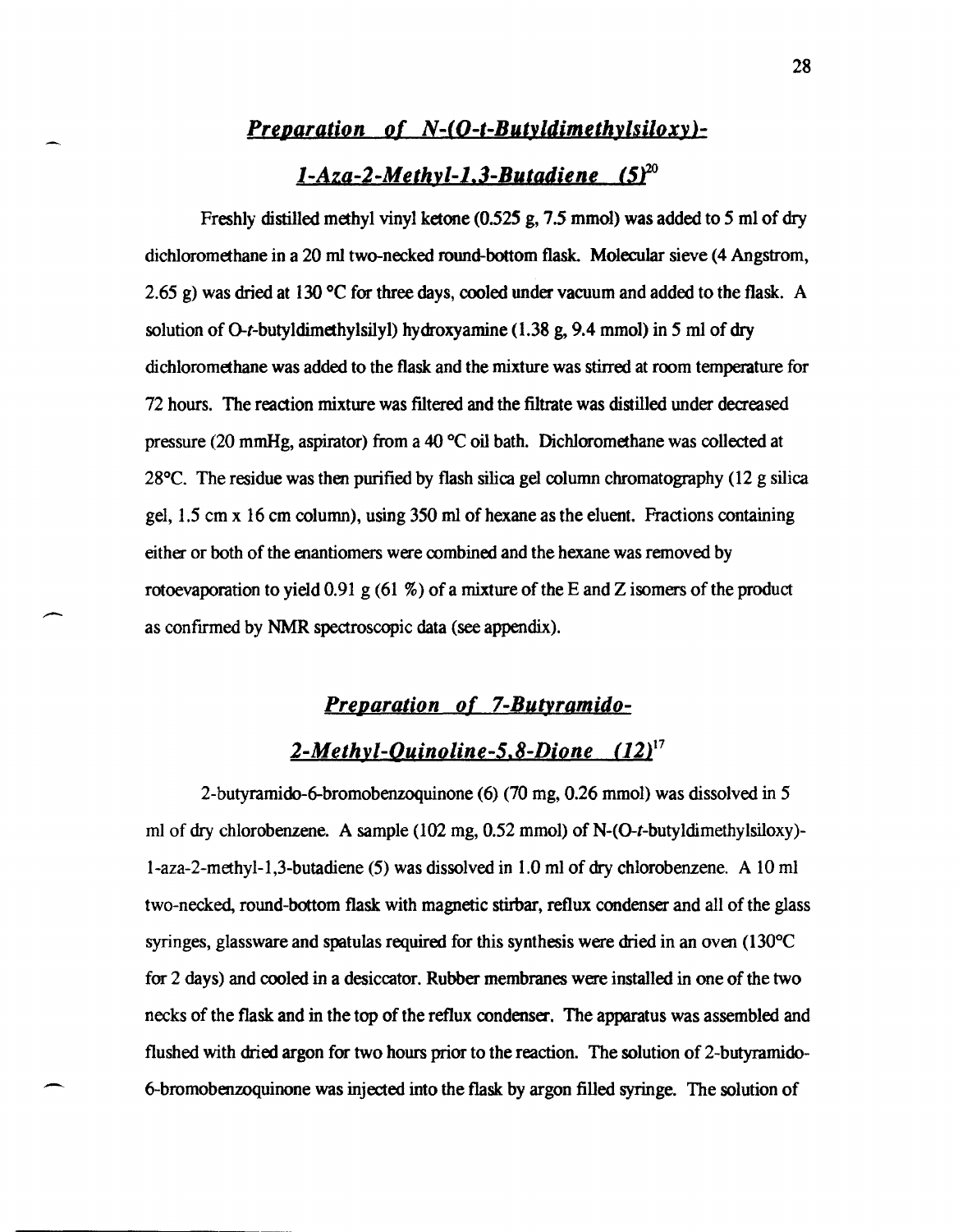N-(O-t-butyldimethylsiloxy)-I-aza-2-methyl-I,3-butadiene was then added. The flask was covered with aluminum foil to exclude light from the apparatus and lowered into a 143°C oil bath and stirred for 20 hours. The reaction mixture was then poured onto the top of a flash silica gel column (1 cm  $x$  8 cm) and eluted with 1:1 ethyl acetate and petroleum ether. Fractions containing 7-butyramido-2-methylquinoline-5,8-dione (12) were combined and rotoevaporated to remove the solvent. The result was 20.2 mg of the pure product (30% yield).

The structure of the product was confirmed by  ${}^{1}$ H NMR spectroscopy.  ${}^{1}$ H NMR data (CDCl<sub>3</sub>)  $\delta$  8.38 (s, 1, -NH-);  $\delta$  8.31 (d, 1, J=8.1 Hz, C-4 H);  $\delta$  7.93 (s, 1, C-6 H);  $\delta$ 7.56 (d, 1, J=7.9 Hz, C-3 H);  $\delta$  2.78 (s, 3, C-2 -CH<sub>3</sub>);  $\delta$  2.50 (t, 2, J=7.3 Hz,  $-NHCH_2$ -);  $\delta$  1.78 (m, 2, J=7.3 Hz, -NHCH<sub>2</sub>CH<sub>2</sub>-);  $\delta$  1.02 (t, 3, J=6.0,  $-NHCH<sub>2</sub>CH<sub>2</sub>CH<sub>3</sub>$ 

 $\overline{\phantom{a}}$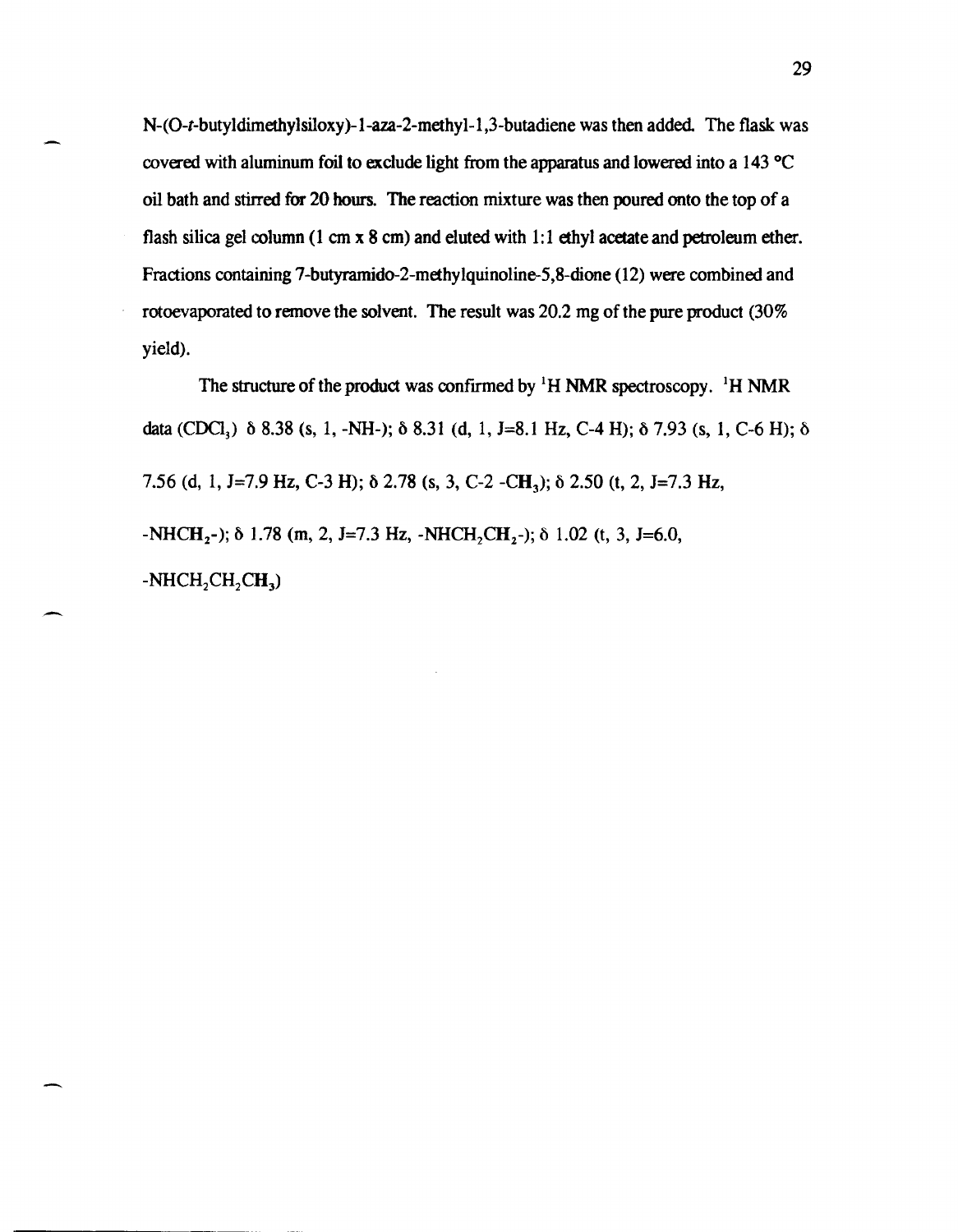#### .- **References**

1. T. W. Doyle, D. M. Balitz, R. E. Grolich, and D. E. Nettleton. "Structure Determination of Lavendamycin-A New Antitumor Antibiotic From Streptomyces Lavendulae." Tetrahedron Letters. 2 2. no. 46. 4595-4598. (1981).

2. D. M. Balitz, J. A. Bush, T. W. Doyle, F. A. O'Herron and D. E. Nettleton. Journal of Antibiotics. 35, 259. (1982).

3. D. L. Boger, M. Yasuda, L. Mitscher, S. D. Drake and P. A. Kitos. Journal of Medical Chemistry. 30. 1981 (1987) and references therein.

4. J. H. Doroshow Proceedings of the National Academy of Science. 83. 4514-4518. (1986).

5. E. M. Hodnett, C. Wongwiechintana, W. J. Dunn, P. Marrs. Journal of the American Chemical Society. 26. No.4, 570-574. (1983).

6. J. Bernadou, G. Meunier, C. Paoletti, B. Meunier. Journal of the American Chemical Society. **26.** No.4, 574-579. (1986).

7. R. Cone, S. K. Hanson, 1. W. Lown, A. R. Morgan. Canadian JOurnal of Biochemistry. 54. 219-223 (1976).

8. J. W. Lown, S. K. Sim, H. H. Chen. Canadian Journal of Biochemistry. 56, 1042-1047 (1978).

9. N. R. Bachur, S. L. Gordon, M. V. Gee. Cancer Research. 38.1745-1750, (1978).

10. D. L. Boger, M. Yasuda, A. Mitscher, S. D. Drake, P. A Kitos, S. C. Thompson. JOurnal of the American Chemical Society. 3 O. 1918 (1987).

11. M. Behforouz, R. Merriman. Unpublished Results.

12. A. S. Kende, F. H. Ebetino. Tetrahedron Letters. 25, No.9. 923-926. (1984).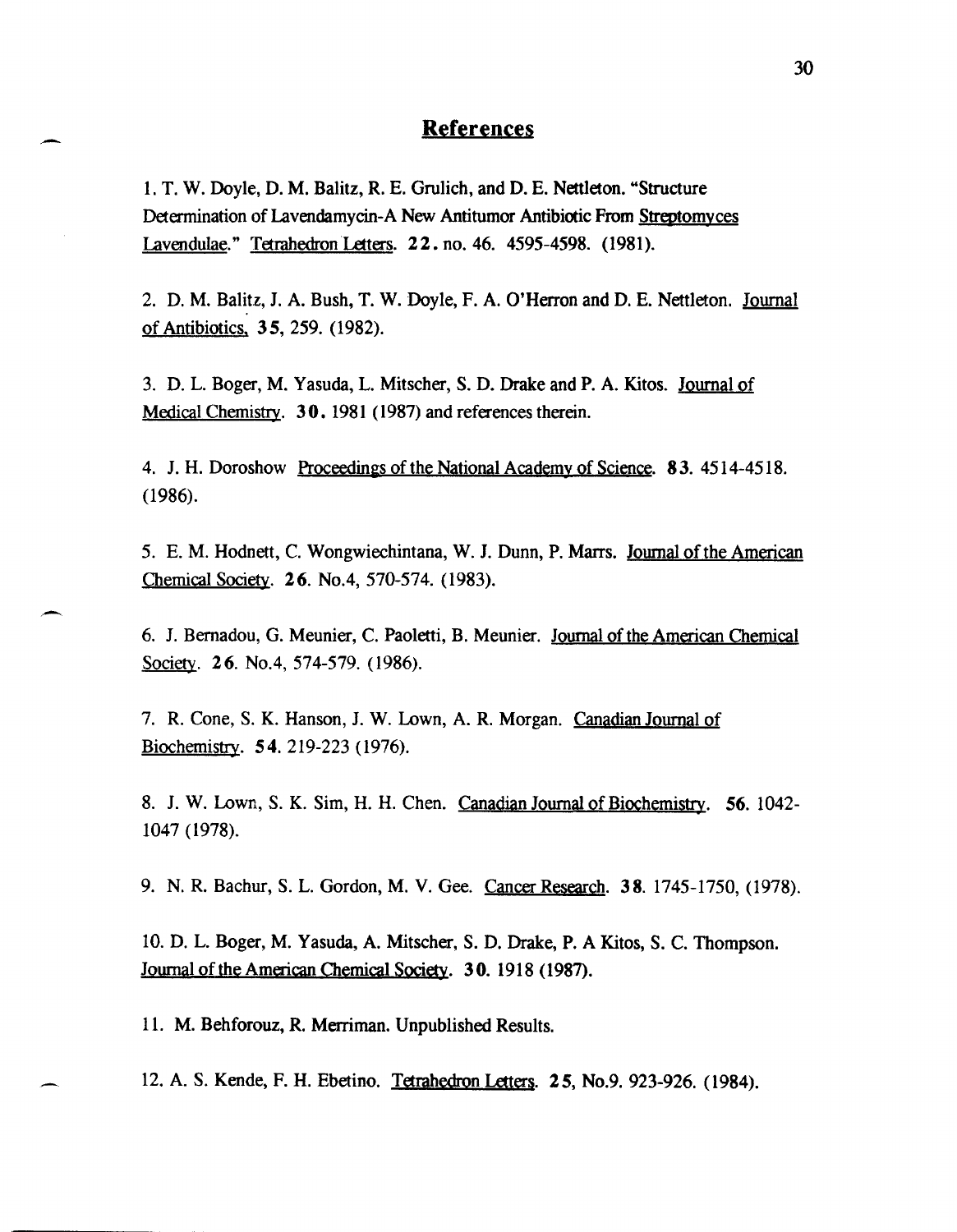13. D. L. Boger, S. R. Duff, J. S. Panek, M. Yasuda. Journal of Organic Chemistry. 50. 5790, (1985).

14. M. Behforouz, Z. Gu, W. Cai, M. Horn, M. Ahmadian. Journal of Organic Chemistry. 58. 7084, (1993).

IS. M. Behforouz and Z. Gu, unpublished results.

--

-

16. M. Kohn. Journal of Organic Chemistry. 11. 641 (1946).

17. M. Hom, M.S. Thesis, Ball State University, 1991.

18. T. R. Kelly, A. Echavarren, M. Behforouz. Journal of Organic Chemistry. 48. 3849 (1983).

19. Iron powder was purified by washing with 3 M hydrochloric acid for 30 seconds, followed by rinsing  $(3x)$  with distilled water and with acetone  $(3x)$ . The filings were then dried in an oven and allowed to cool in a desiccator before use.

20. W. Cai, unpublished results.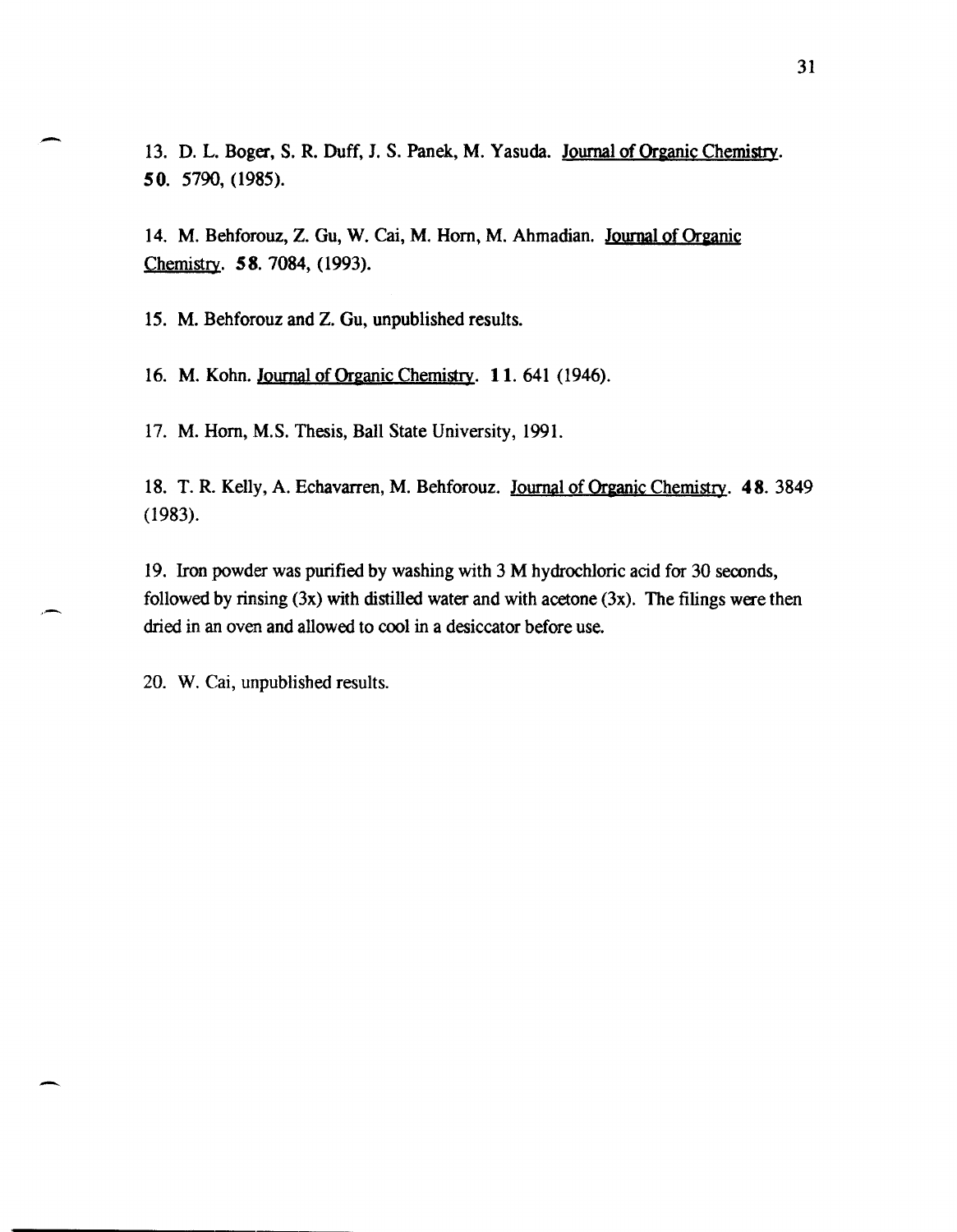## *Appendix*

# *Index of Spectra*

.

| A.        | 2,4-Dibromo-6-Nitrophenol                                |
|-----------|----------------------------------------------------------|
|           |                                                          |
| <b>B.</b> | 2-Amino-4,6-Dibromophenol                                |
|           |                                                          |
| C.        | 2-Butyramido-4,6-Dibromophenyl Butyrate                  |
|           |                                                          |
|           |                                                          |
|           | Mass                                                     |
| D.        | 2-Butyramido-4,6-Dibromophenol                           |
|           |                                                          |
|           |                                                          |
|           |                                                          |
|           |                                                          |
|           |                                                          |
| E.        | 2-Butyramido-6-Bromobenzoquinone                         |
|           |                                                          |
|           |                                                          |
| F.        | N-(O-t-Butyldimethylsiloxy)-1-Aza-2-Methyl-1,3-Butadiene |
|           |                                                          |
| G.        | 7-Butyramido-2-Methylquinoline-5,8-Dione                 |
|           |                                                          |
|           |                                                          |
|           |                                                          |

"-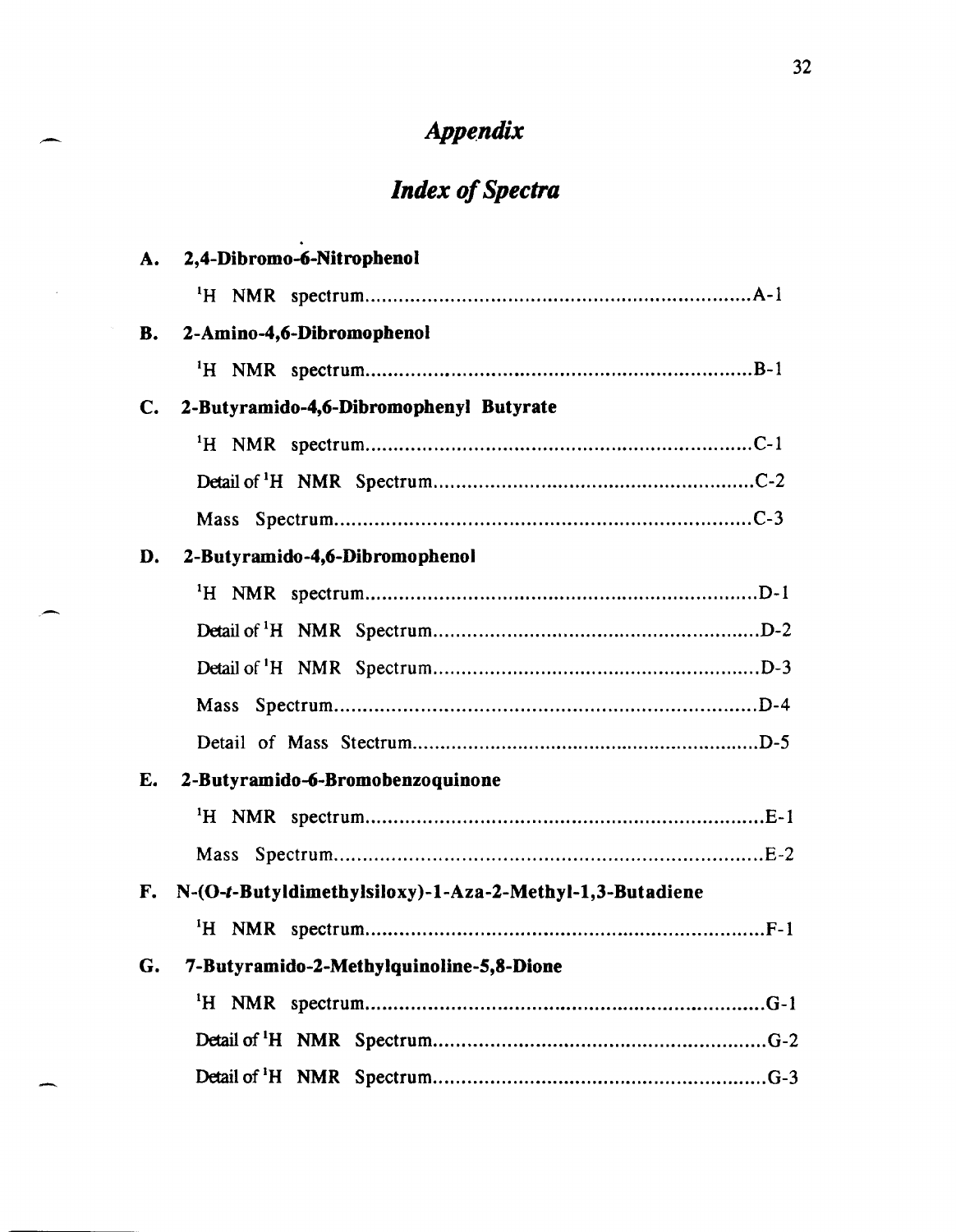

 $\rightarrow$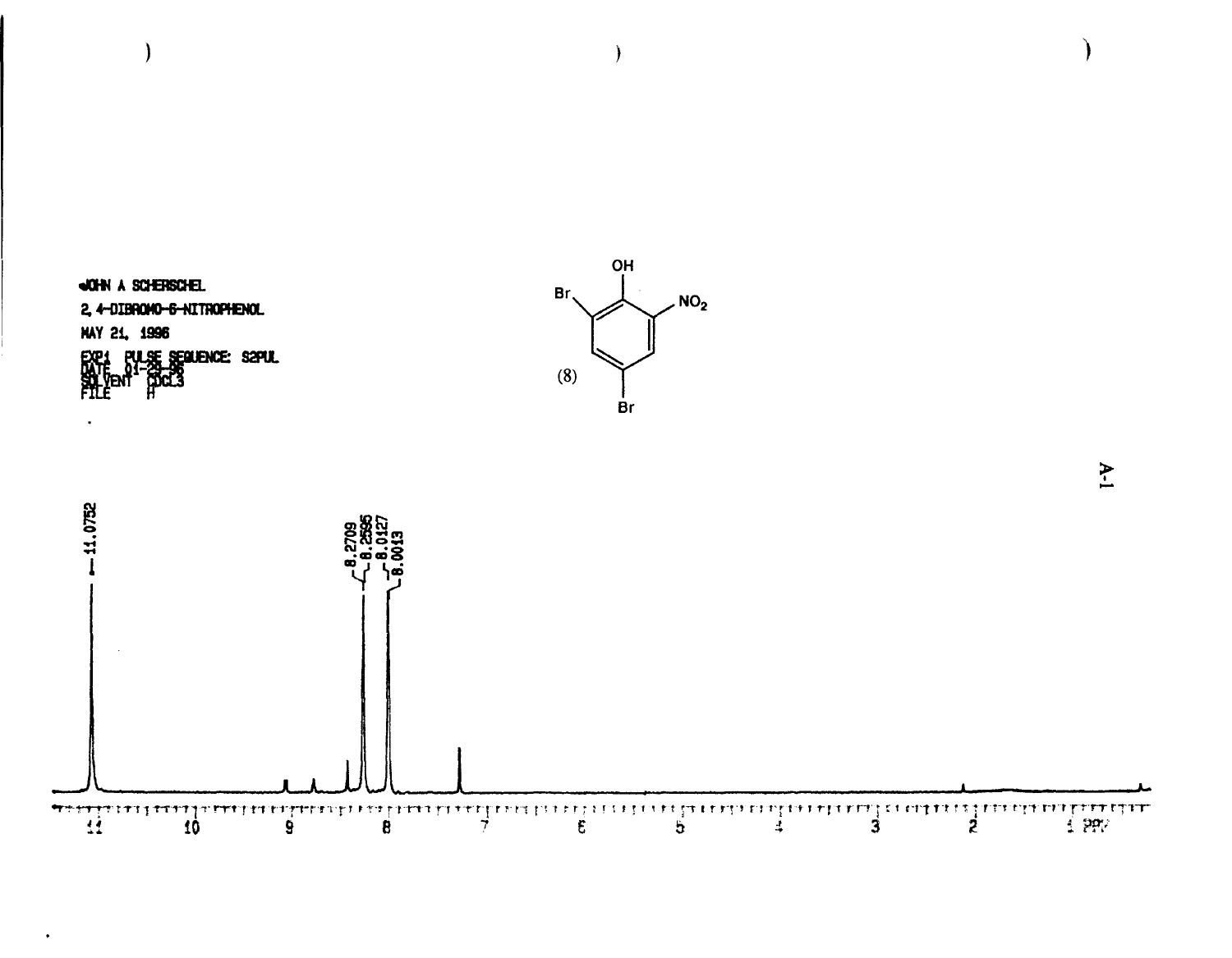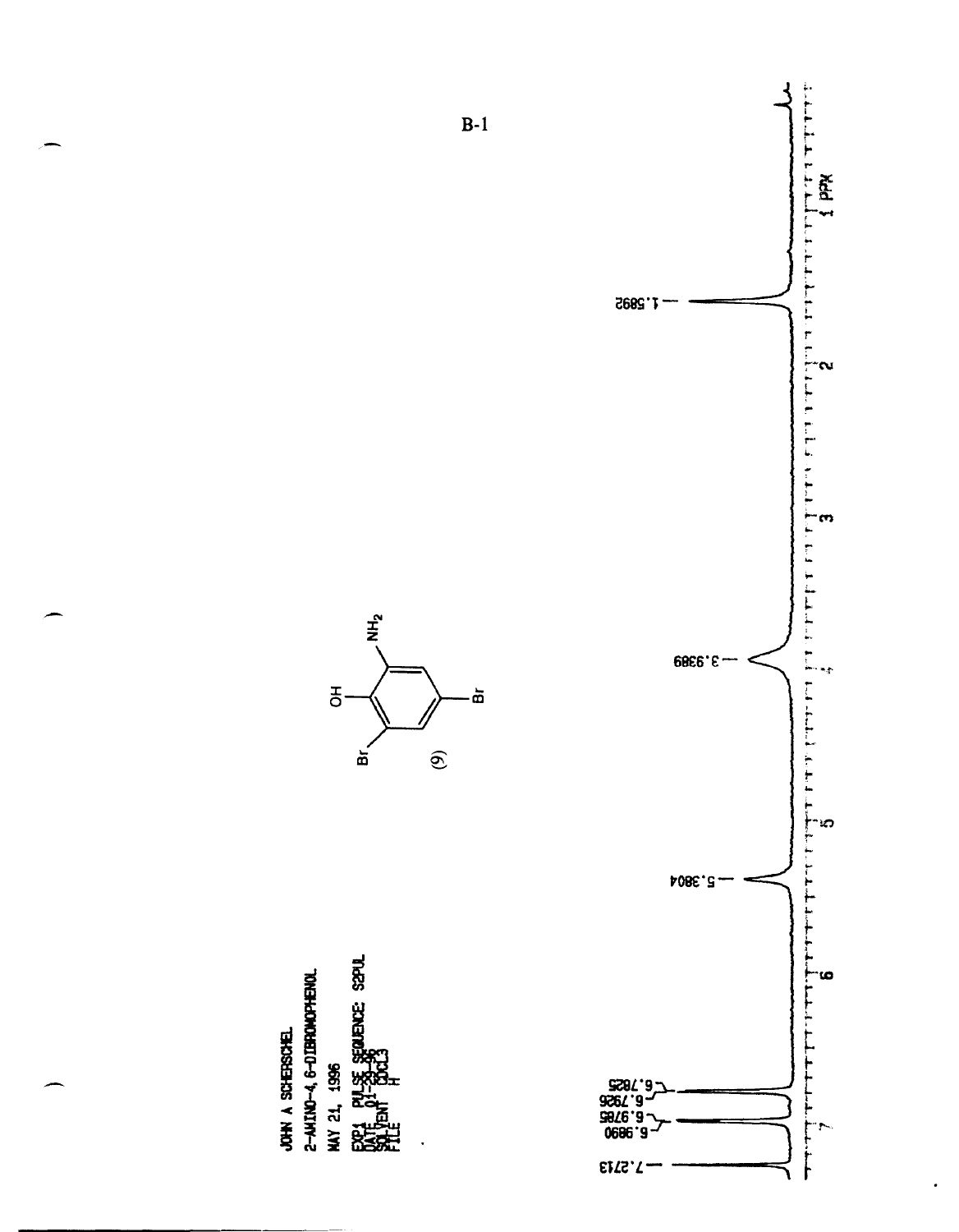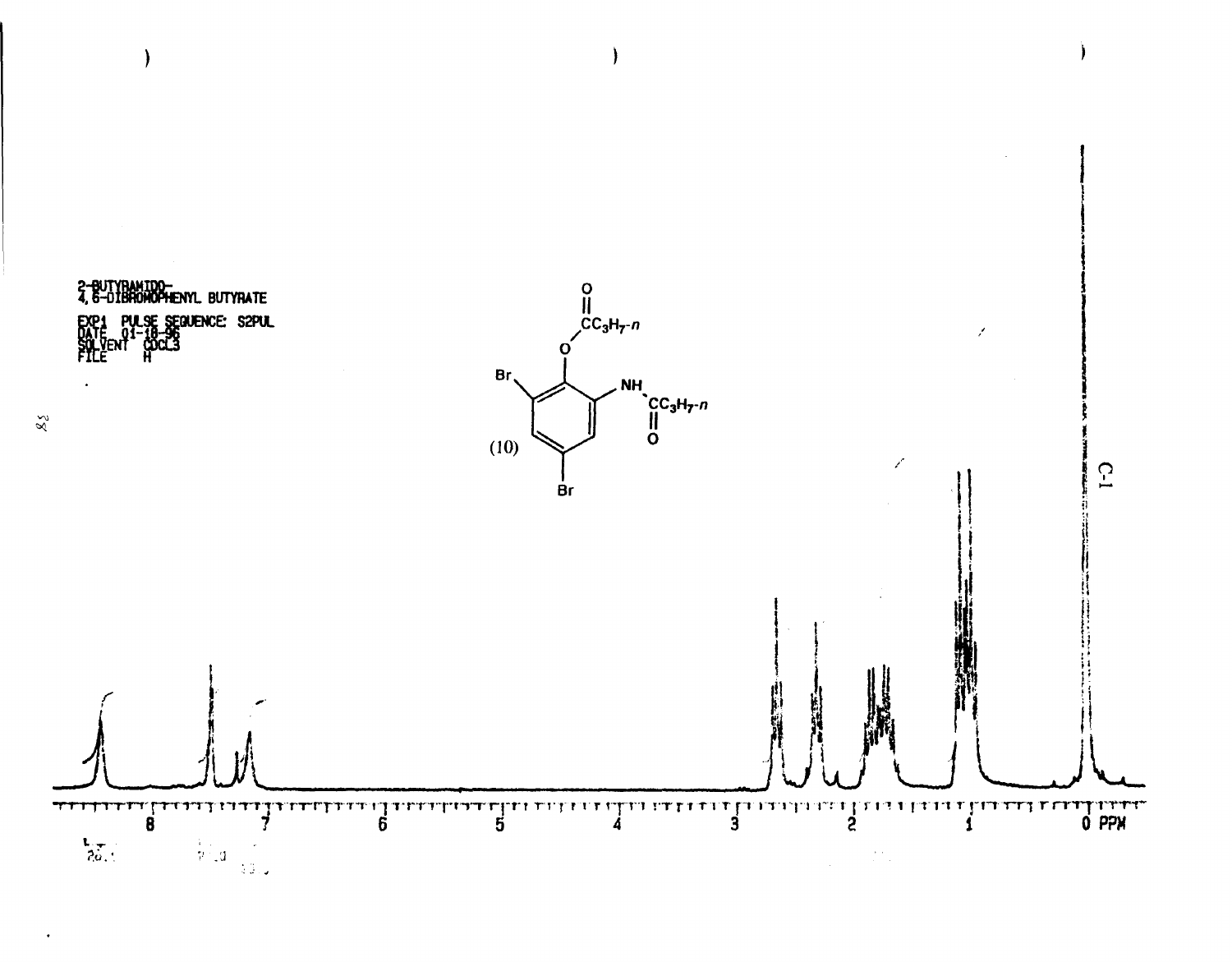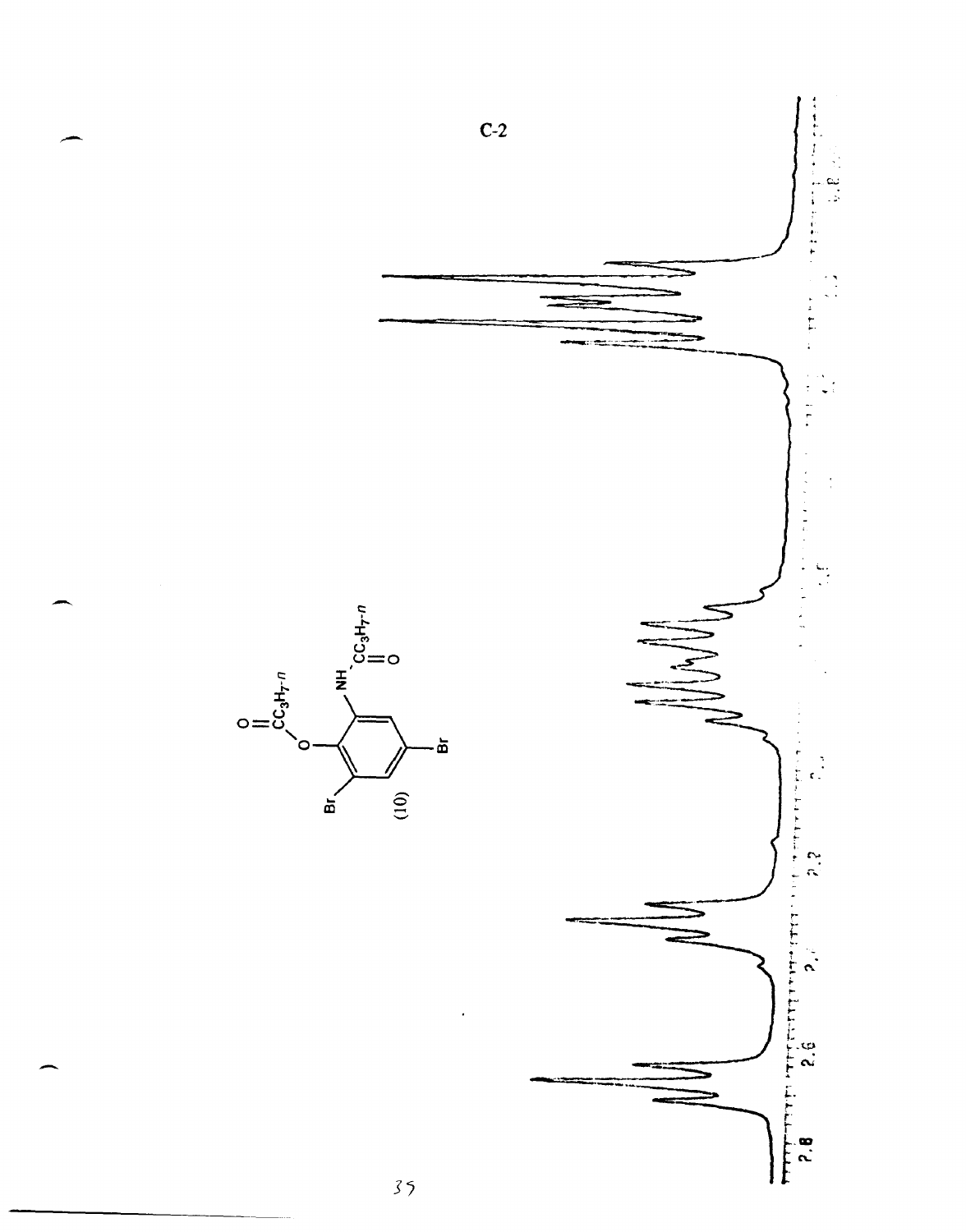

 $C-3$ 



 $10<sub>o</sub>$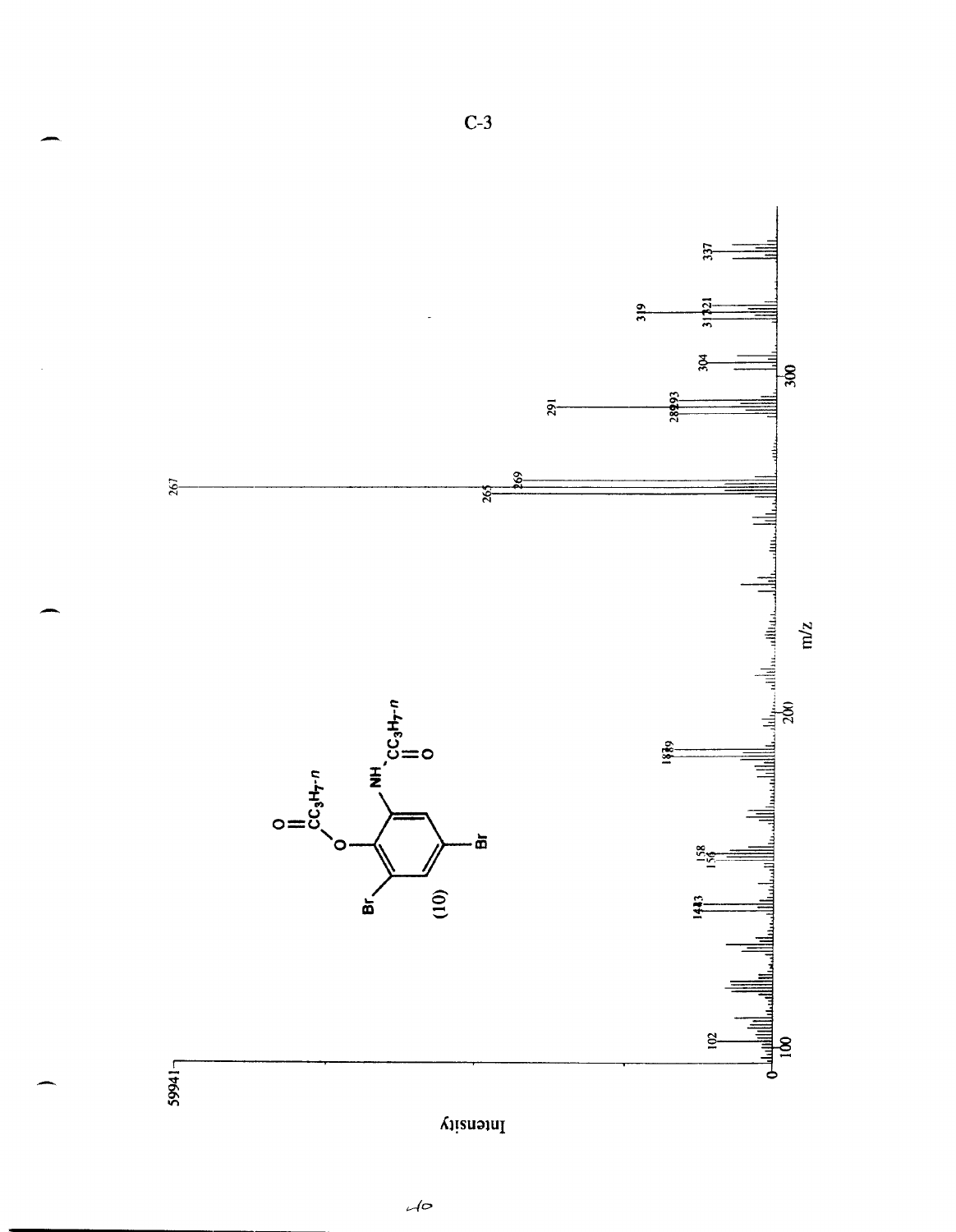

 $\overline{\mathbf{X}}$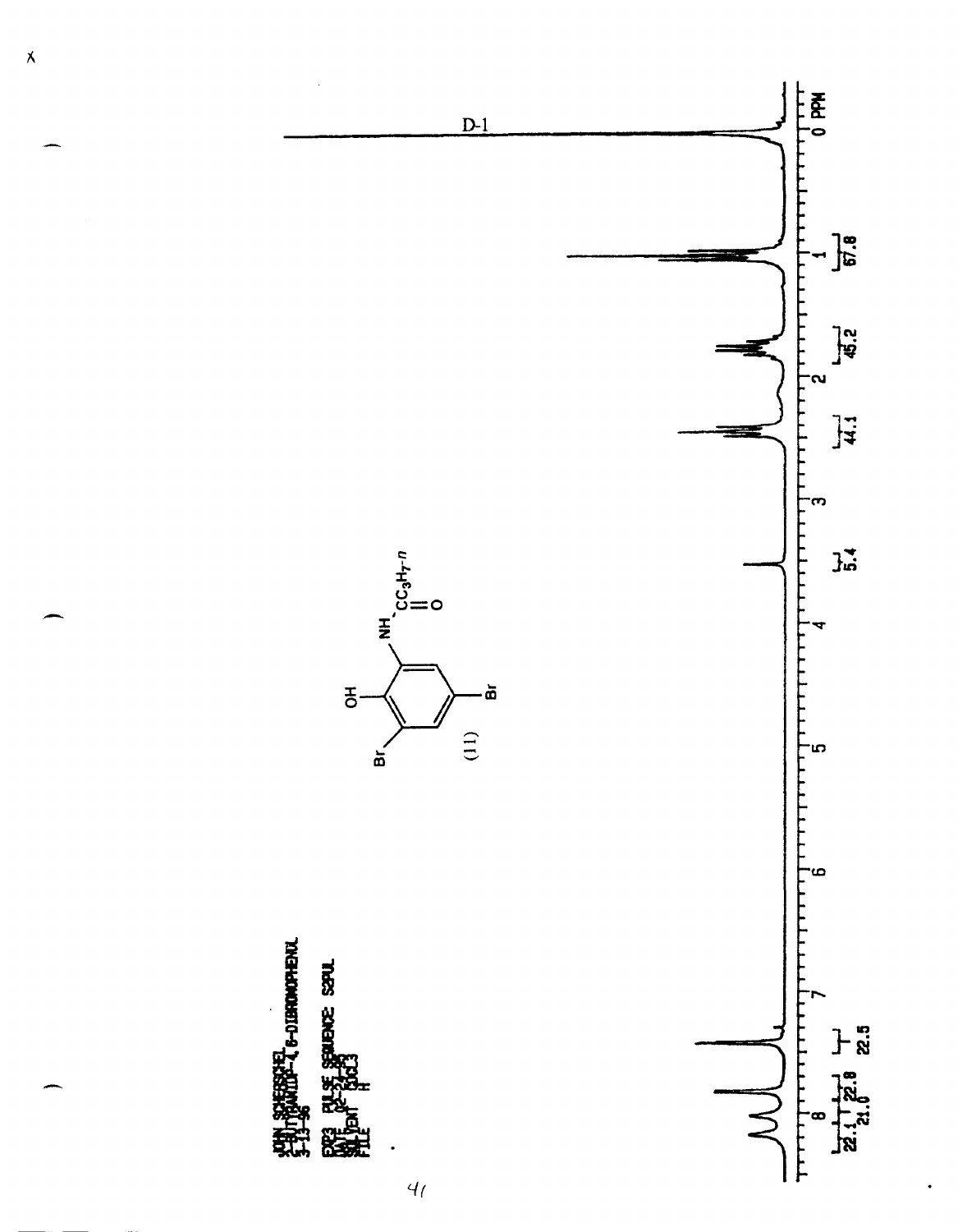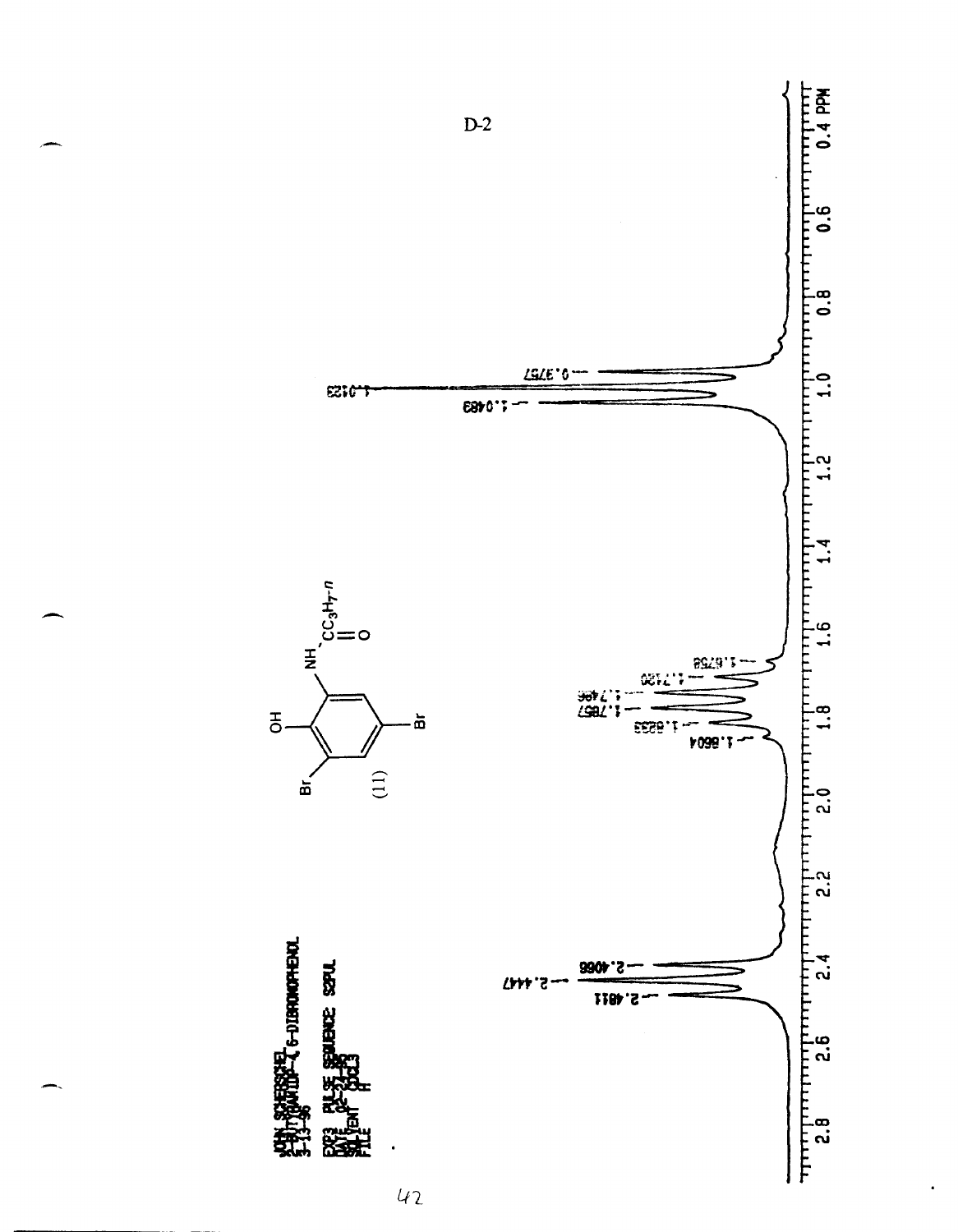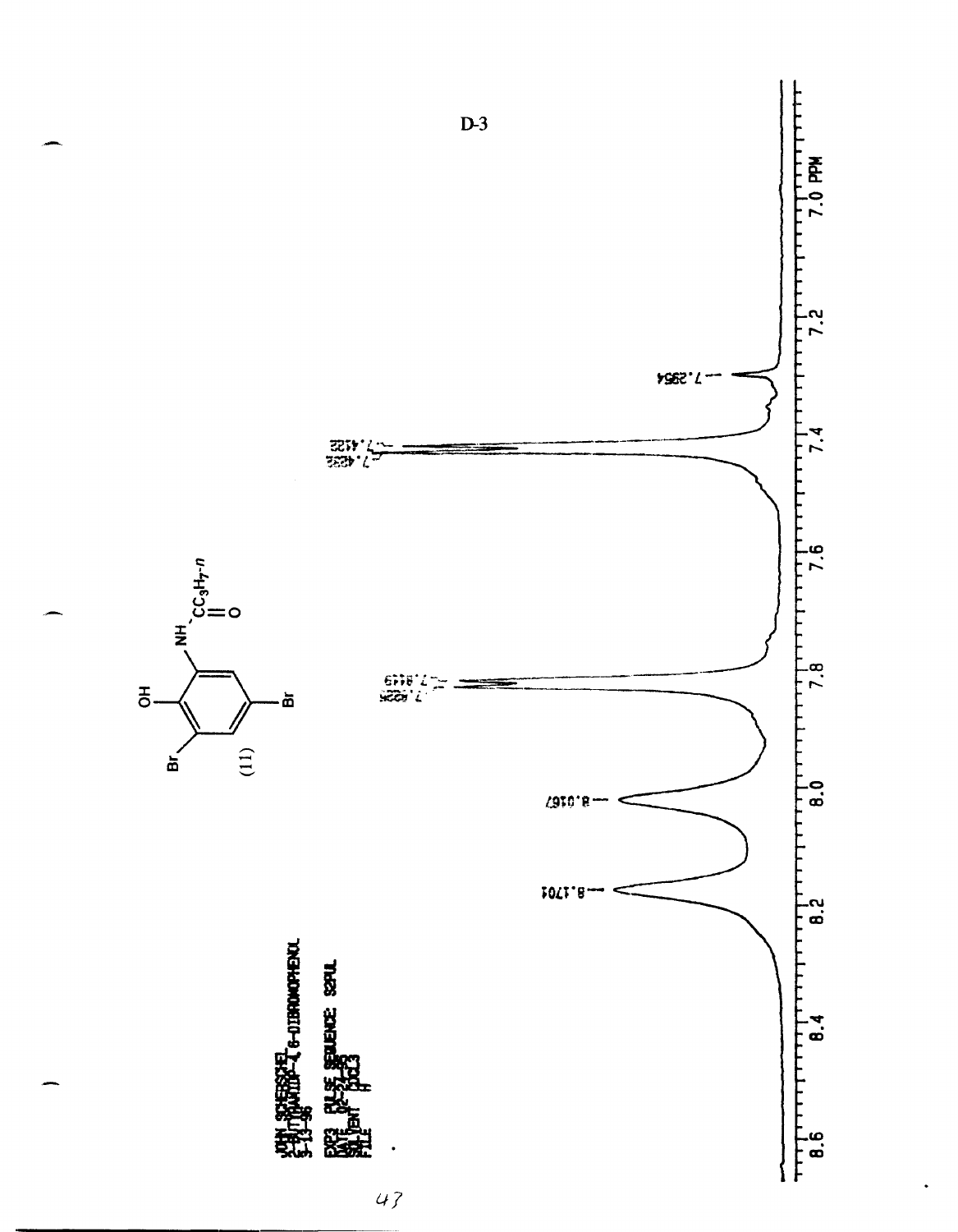

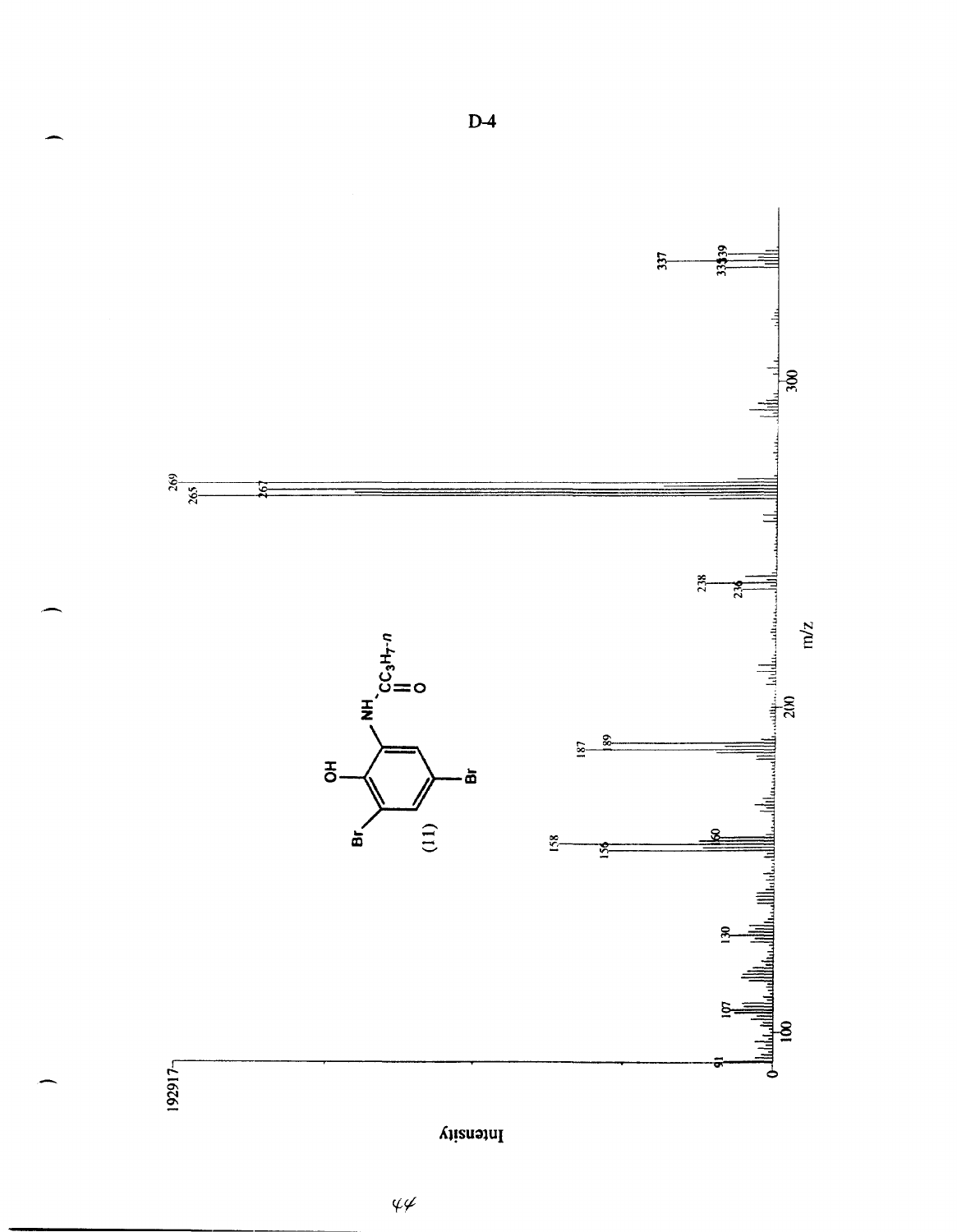

 $4\sqrt{2}$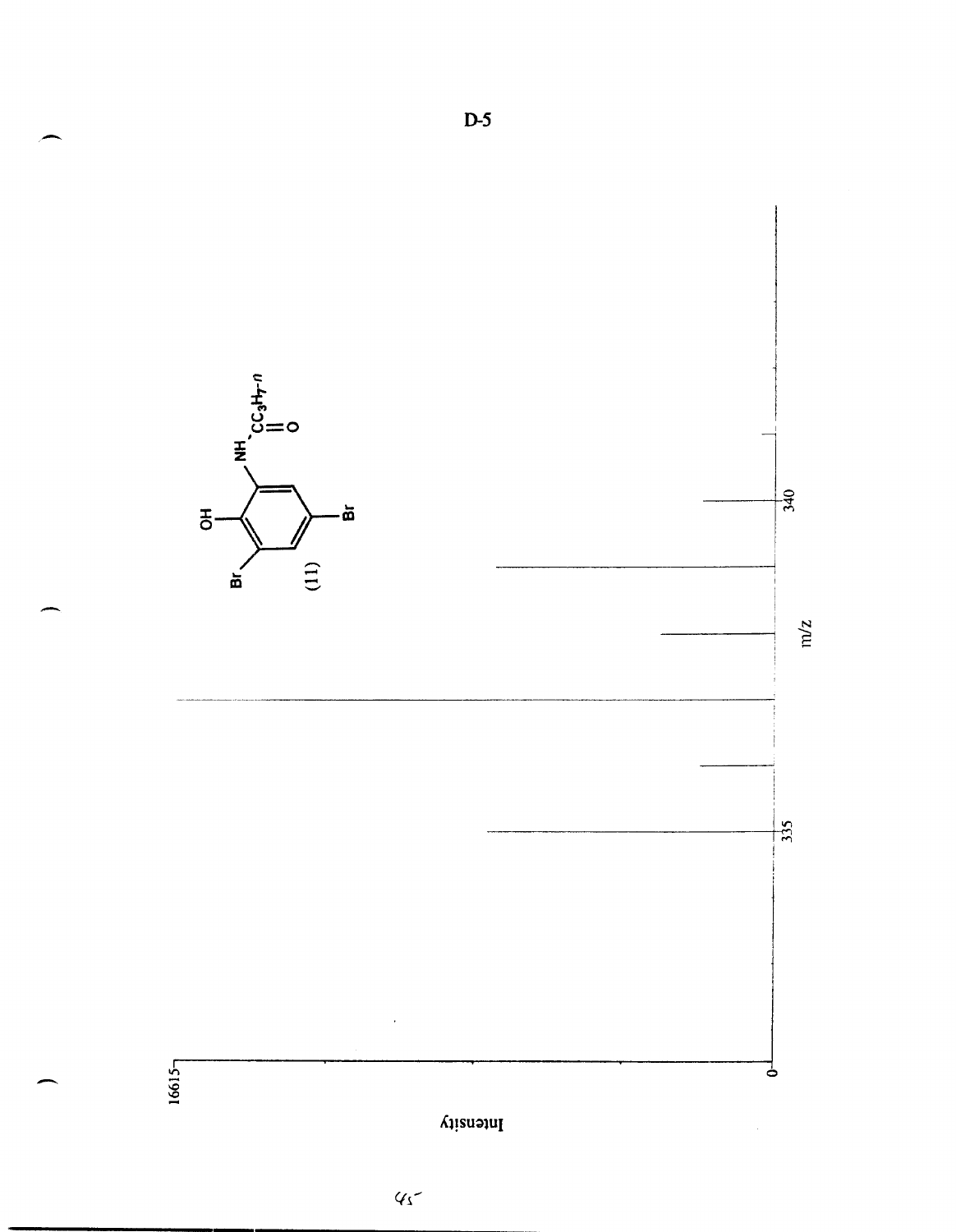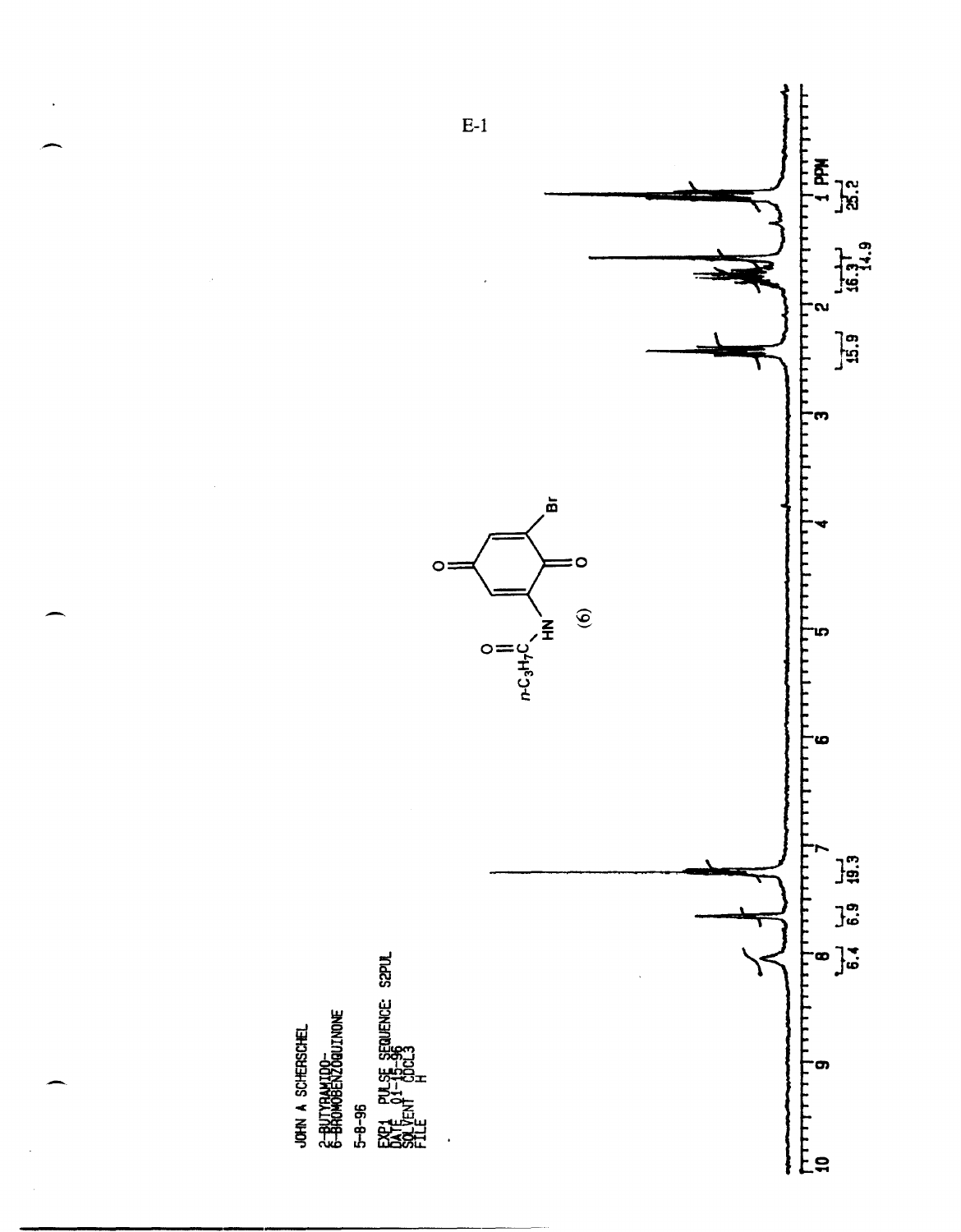

 $\Lambda$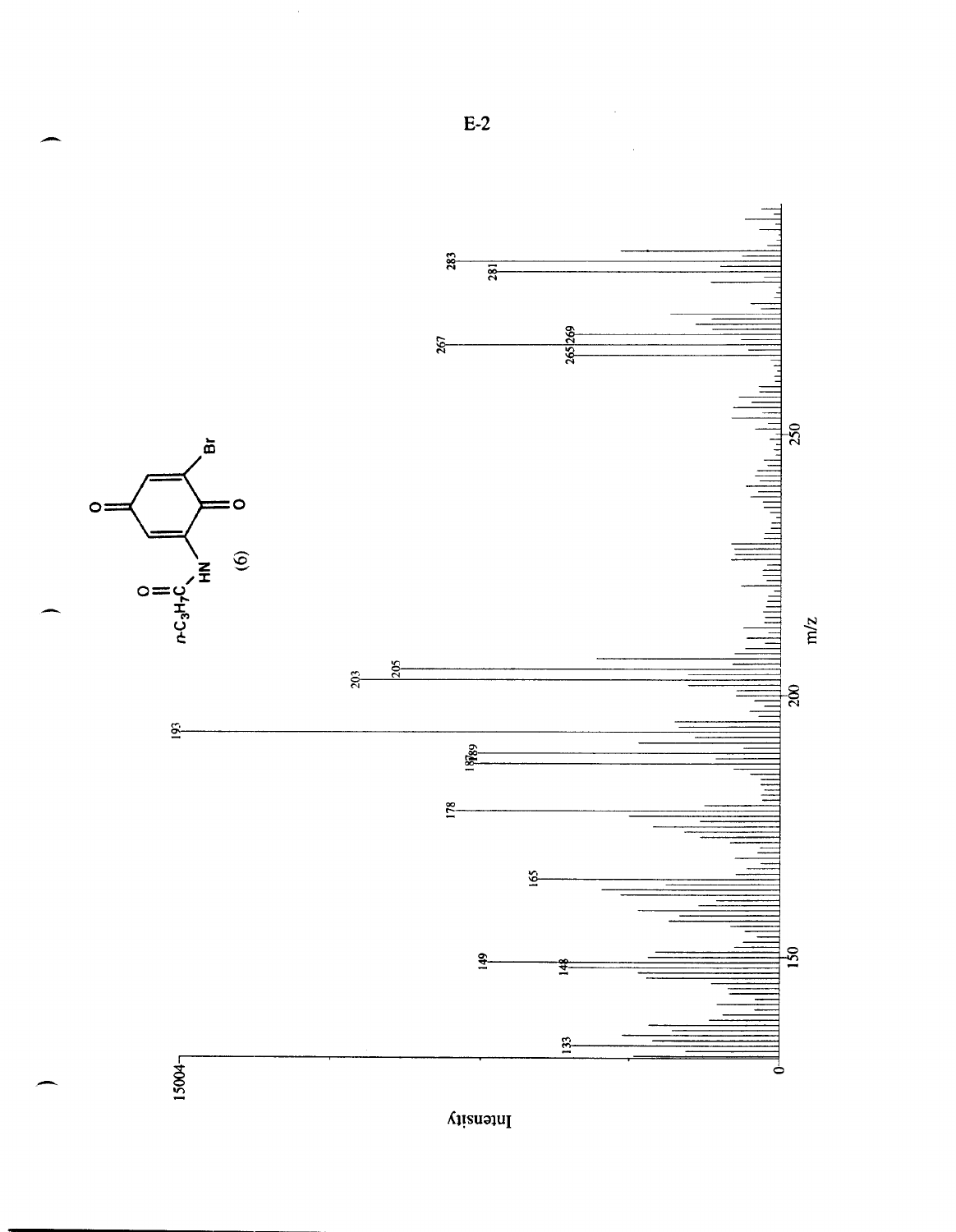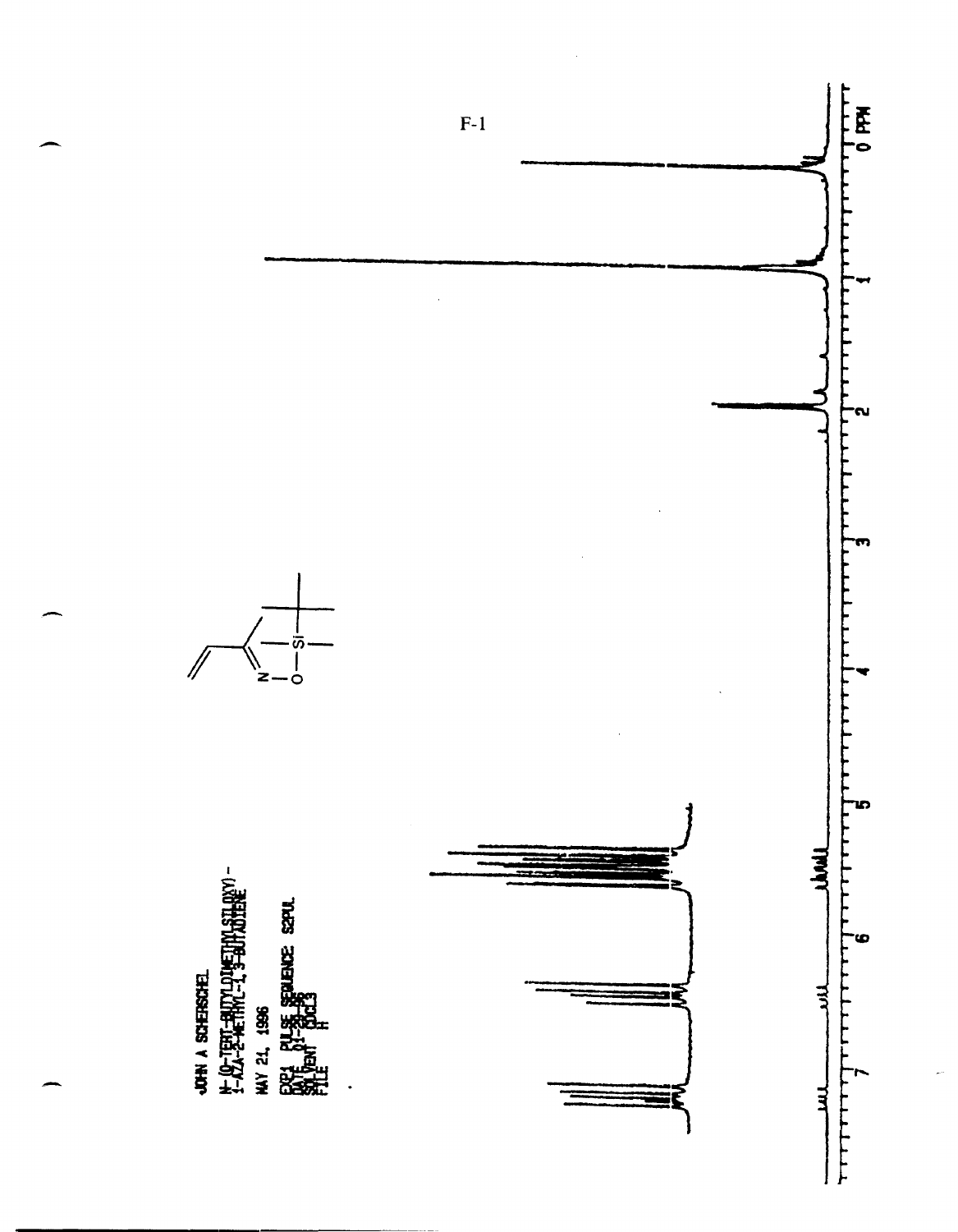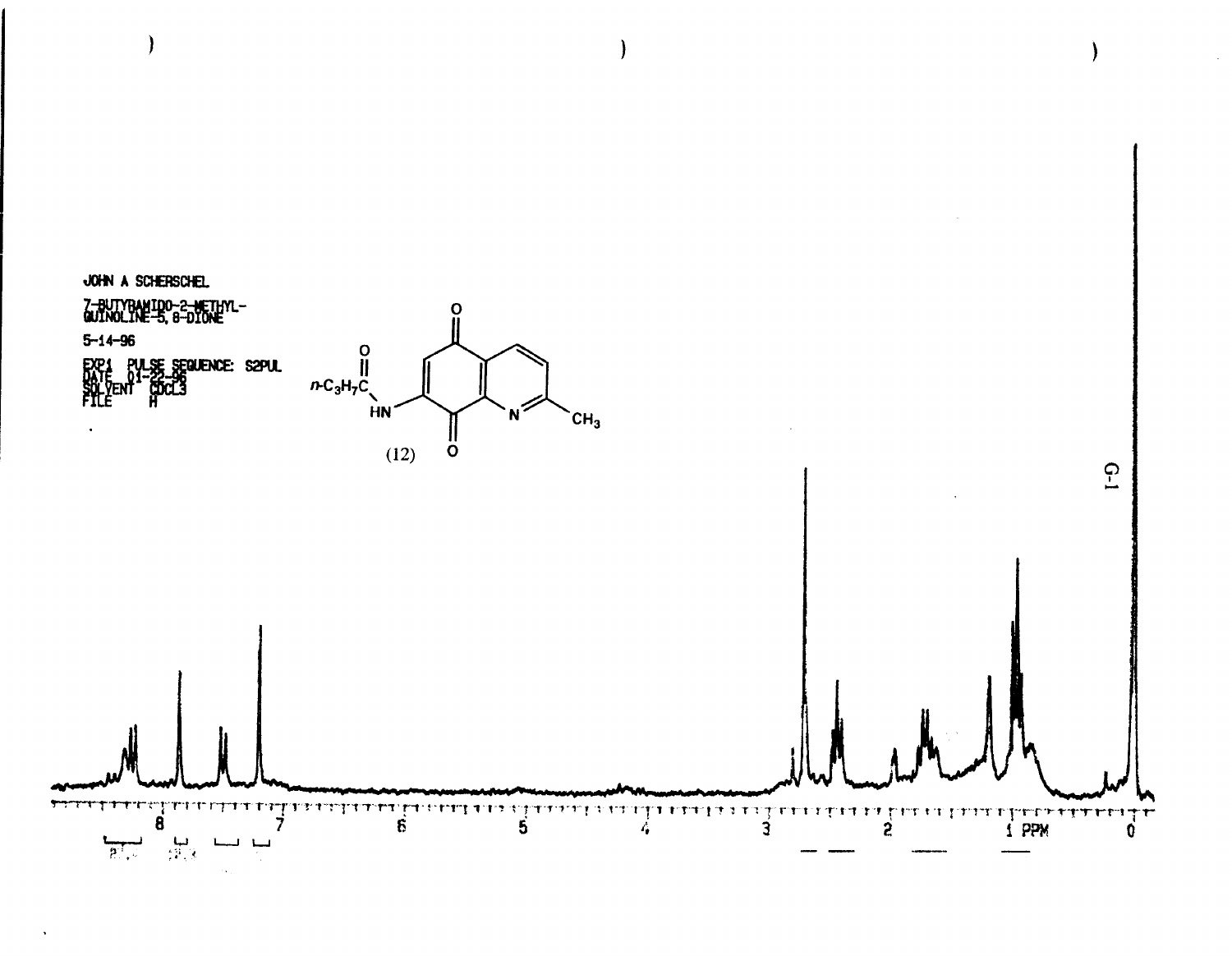